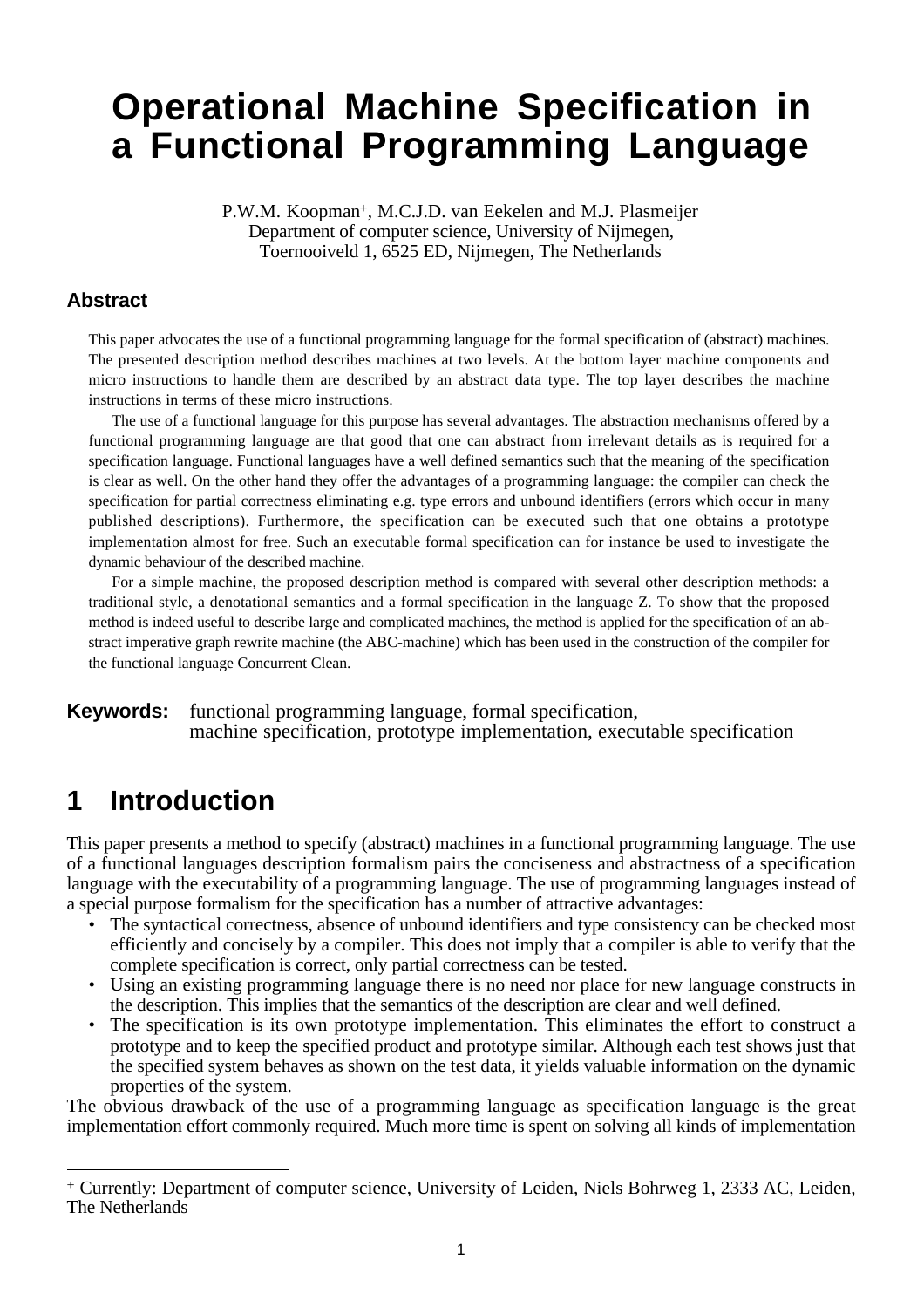details than on writing a specification of the product. The difference between the design of the algorithm and the construction of the actual product vanishes.

Functional programming languages offer a high abstraction level and powerful language constructs. So, they seem to be better suited as specification formalism than imperative programming languages. In this paper the functional language Miranda<sup>\*1</sup> is used to present the definition of an abstract machine. An elaborated discussion of the descriptions presented here can be found in2.

The proposed description method is first generally described. In section 3 the proposed machine specification method is compared with a traditional description of a simple machine. Then, the specification method is used for a new large scale application: the ABC-machine, an abstract imperative graph rewrite machine that has actually be used in the implementation of the functional programming language Concurrent Clean.

# **2 Operational machine specification**

Like other semantic machine descriptions an operational machine specification consists of an description of the memory components in the machine, the *state*, and the ways to change this state: the *instructions*.

The machine **state** is the collection of all parts of the machine visible to the programmer. All these parts are memory components. This machine state is specified by an enumeration of memory components in a single construct. We have chosen to use a tuple type to construct the machine state from the states of the components.

```
state == ( mem<sub>1</sub>, ..., mem<sub>n</sub> )
```
Each memory component is described by an abstract data type. The access functions on this abstract data type can in this context be regarded as the **micro-instructions** of the machine. This are the primitive access functions describing the components of the machine. In the implementation of the abstract types we can put the amount of detail required, e.g. the contents of memory words can be represented as bit strings or as numbers.

```
abstype mem<sub>1</sub>
   with micro_instruction<sub>1.1</sub> :: ...
            micro_instruction<sub>1.2</sub> :: ...
            …
…
abstype memnwith micro_instruction<sub>n.1</sub> :: ...
            …
```
Executing an instruction causes a state transition in of the machine. The **instructions** are functions transforming the current machine state in the new machine state corresponding to this instruction. Hence, the machine state is changed by applying the current instructions to the state of the machine. The type of all instructions is therefore:

instruction == state -> state

Instructions are described in a two-level model. The bottom level consists of the micro-instructions. The top level consists of the definition of the state transition of each instruction in terms of these microinstructions. Some examples of instructions are:

```
no_op :: instruction
no op state = state
jump :: address -> instruction
jump x ( mem_1, ..., pc, ... mem_n) = (mem_1, ..., pc', ... mem_n)where pc' = pc set x
```
Apart from the semantics of the individual instructions a complete machine specification requires also a description of which instruction is applied in a given machine state. In the programmable machines

Miranda is a trade mark of Research Software Ltd. The Miranda system version 2.009 (13 November 1989) is referenced in this paper as the Miranda system.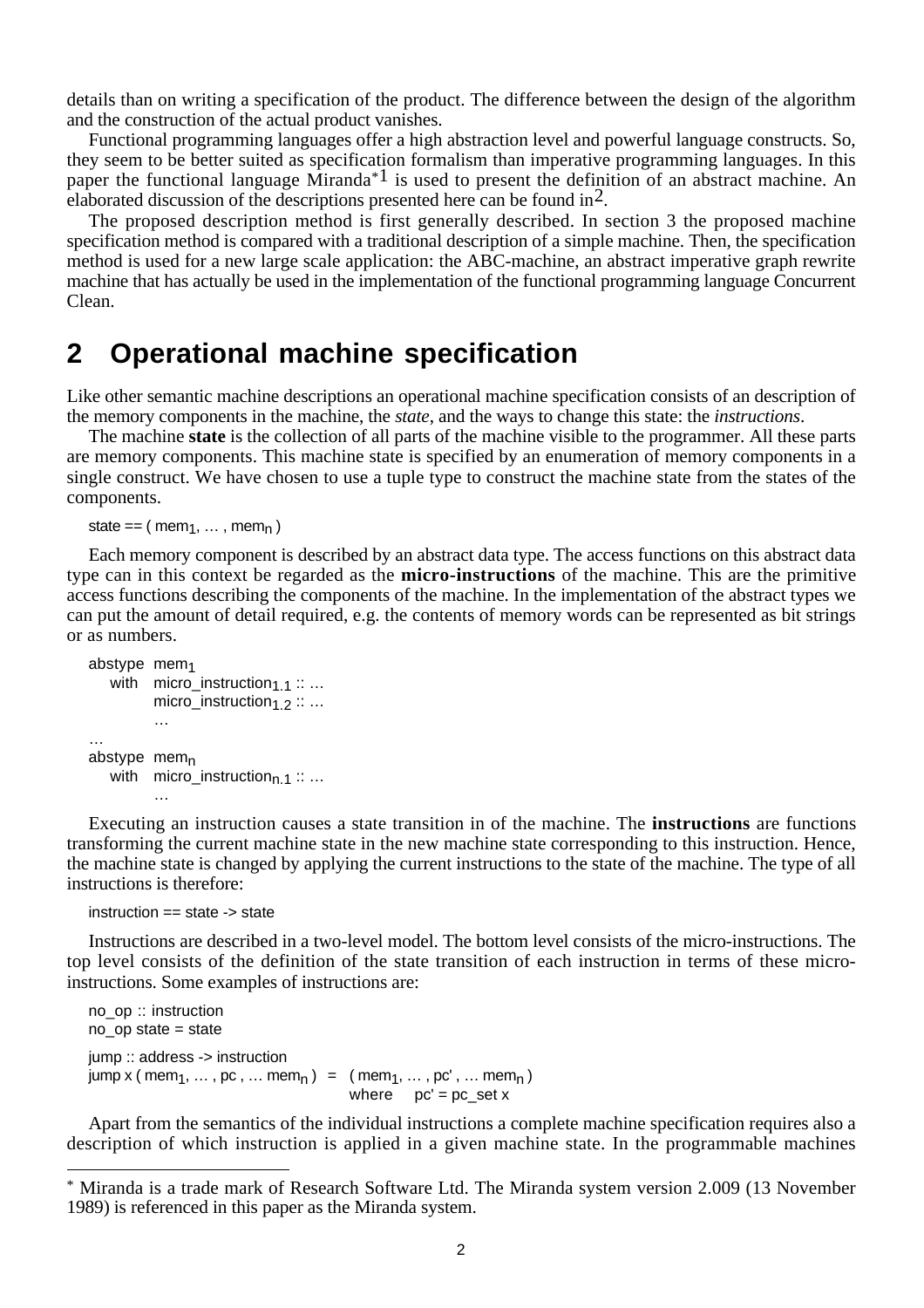(computers) described in this paper the order of the instructions to execute is determined by a program stored in the memory components of the machine. The machine runs by executing an instruction cycle until some final state of the machine is reached. The instruction cycle consists of extracting the current instruction from the actual machine state and applying it to the state. This clearly reflects the von Neumann machine instruction cycle.

```
instruction_cycle :: state -> state
instruction_cycle state
= state , if is_final_state state
= instruction cycle (instruction state), otherwise
   where \overline{\phantom{a}} instruction = select current instruction state
```
As illustrated below the instruction cycle can be tailor made for a given machine when the type of the state is known. It is possible and useful to lift actions common to all instructions like incrementing a program counter from the specification of individual instructions to the instruction cycle. These concepts are further developed and illustrated in the rest of this paper.

# **3 Description of a simple machine**

To compare the functional description with a conventional description we present two descriptions of the same machine. First, a conventional description of this simple machine is given. Then, the functional specification will be shown.

The machine presented here is a simple conventional machine, called Mac-1. It is used by Tanenbaum<sup>3</sup> to illustrate the concept of micro-programming.

# **3.1 Overview of the Mac-1 architecture**

The Mac-1 is a small machine with a memory of 4096 16-bit words. This memory contains the program to be executed and a stack. The stack grows from high memory addresses to lower ones. The top of the stack is indicated by the stack pointer (sp). The current instruction is indicated by the program counter (pc). The machine has one register, the accumulator (ac), to store the result of computations. The architecture of Mac-1 is depicted in figure 1.



**Figure 1.** The architecture of Mac-1

Four addressing modes are provided in this machine:

| immediate: | the operand is specified in the low order bits $(8 \text{ or } 12)$ of the instruction;               |
|------------|-------------------------------------------------------------------------------------------------------|
| direct:    | the low-order 12-bits of the instruction are the address of the operand;                              |
| indirect:  | the address of the operand is in the accumulator;                                                     |
| local:     | the operand is on the stack, the offset is given in the low-order 12-bits of the instruction.         |
|            | The addressing mode is indicated by the instruction used. There is a very limited set of instructions |
| available: |                                                                                                       |
| Load:      | load the accumulator with the specified operand;                                                      |
| Store:     | store the contents of the accumulator at the specified address in the memory;                         |
| Add:       | add the operand to the contents of the accumulator, the sum is stored in the accumulator;             |
|            |                                                                                                       |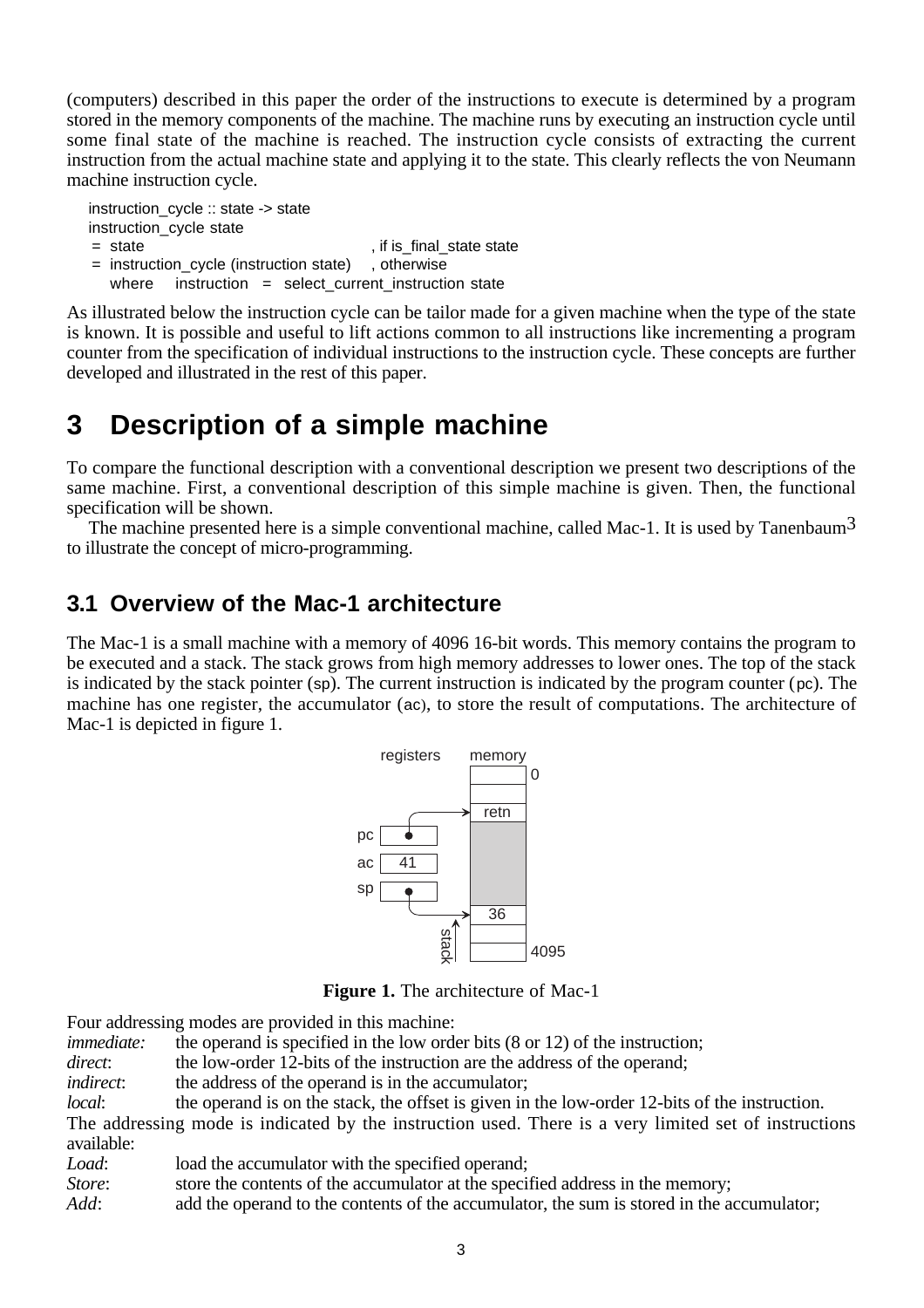*Sub*: subtract the operand from the contents of the accumulator, the result is stored in the accumulator;

*Jump*: set the program counter to the specified address, some jumps are conditional on the contents of the accumulator;

*Push*: push the specified operand on the stack;

*Pop*: pop an item from the stack:

*Swap*: exchange the contents of the accumulator and stack pointer;

*Sp handling*: *increment* or *decrement* the stack pointer by the 8-bit constant given in the instruction.

This machine uses memory mapped io, the machine can communicate with the world by reading and writing to specific memory locations. The output values at these locations are visible from outside, the inputs are supplied from the external world to these locations. This aspect of the machine is omitted for reasons of brevity.

# **3.2 The conventional description of the Mac-1 instructions**

The specification of the instruction set in table 1 is taken from<sup>3</sup>. The meaning of the instructions is given by a Pascal-like program fragment. In these pseudo code fragments, m [ x ] refers to memory word x.

| <b>Binary</b>    | Mnemonic    | Instruction     | Meaning                                     |
|------------------|-------------|-----------------|---------------------------------------------|
| 0000xxxxxxxxxxxx | <b>LODD</b> | Load direct     | $ac := m[x]$                                |
| 0001xxxxxxxxxxxx | <b>STOD</b> | Store direct    | $m[x] := ac$                                |
| 0010xxxxxxxxxxxx | <b>ADDD</b> | Add direct      | $ac := ac + m[x]$                           |
| 0011xxxxxxxxxxxx | <b>SUBD</b> | Subtract direct | $ac := ac - m[x]$                           |
| 0100xxxxxxxxxxxx | <b>JPOS</b> | Jump positive   | if $ac \ge 0$ then $pc := x$                |
| 0101xxxxxxxxxxxx | <b>JZER</b> | Jump zero       | if $ac = 0$ then $pc := x$                  |
| 0110xxxxxxxxxxxx | <b>JUMP</b> | Jump            | $pc := x$                                   |
| 0111xxxxxxxxxxxx | <b>LOCO</b> | Load constant   | $ac := x (0 \le x \le 4095)$                |
| 1000xxxxxxxxxxxx | <b>LODL</b> | Load local      | $ac := m[sp + x]$                           |
| 1001xxxxxxxxxxxx | <b>STOL</b> | Store local     | $m[x + sp] = ac$                            |
| 1010xxxxxxxxxxxx | <b>ADDL</b> | Add local       | $ac := ac + m [sp + x]$                     |
| 1011xxxxxxxxxxxx | <b>SUBL</b> | Subtract local  | $ac := ac - m [sp + x]$                     |
| 1100xxxxxxxxxxxx | <b>JNEG</b> | Jump negative   | if $ac < 0$ then $pc := x$                  |
| 1101xxxxxxxxxxxx | <b>JNZE</b> | Jump non zero   | if $ac \neq 0$ then $pc := x$               |
| 1110xxxxxxxxxxxx | CALL        | Call procedure  | $sp := sp - 1$ ; $m [sp] := pc$ ; $pc := x$ |
| 111100000000000  | <b>PSHI</b> | Push indirect   | $sp := sp - 1$ ; $m [sp] := m [ac]$         |
| 1111001000000000 | <b>POPI</b> | Pop indirect    | $m [ac] := m [sp]; sp := sp + 1$            |
| 1111010000000000 | <b>PUSH</b> | Push onto stack | $sp := sp - 1$ ; m [sp] := ac               |
| 1111011000000000 | <b>POP</b>  | Pop from stack  | $ac := m [ sp ]$ ; sp := sp + 1             |
| 1111100000000000 | <b>RETN</b> | Return          | $pc := m [ sp ]$ ; sp := sp + 1             |
| 1111101000000000 | <b>SWAP</b> | Swap ac, sp     | $tmp := ac$ ; $ac := sp$ ; $sp := tmp$      |
| 11111100yyyyyyy  | <b>INSP</b> | Increment sp    | sp := sp + y ( $0 \le y \le 255$ )          |
| 11111110yyyyyyy  | <b>DESP</b> | Decrement sp    | sp := sp - y ( $0 \le y \le 255$ )          |

xxxxxxxxxxxx is a 12-bit machine address; in column 4 it is called x. yyyyyyyy is an 8-bit constant; in column 4 it is called y.

**Table 1.** The Mac-1 instruction set as described by Tanenbaum.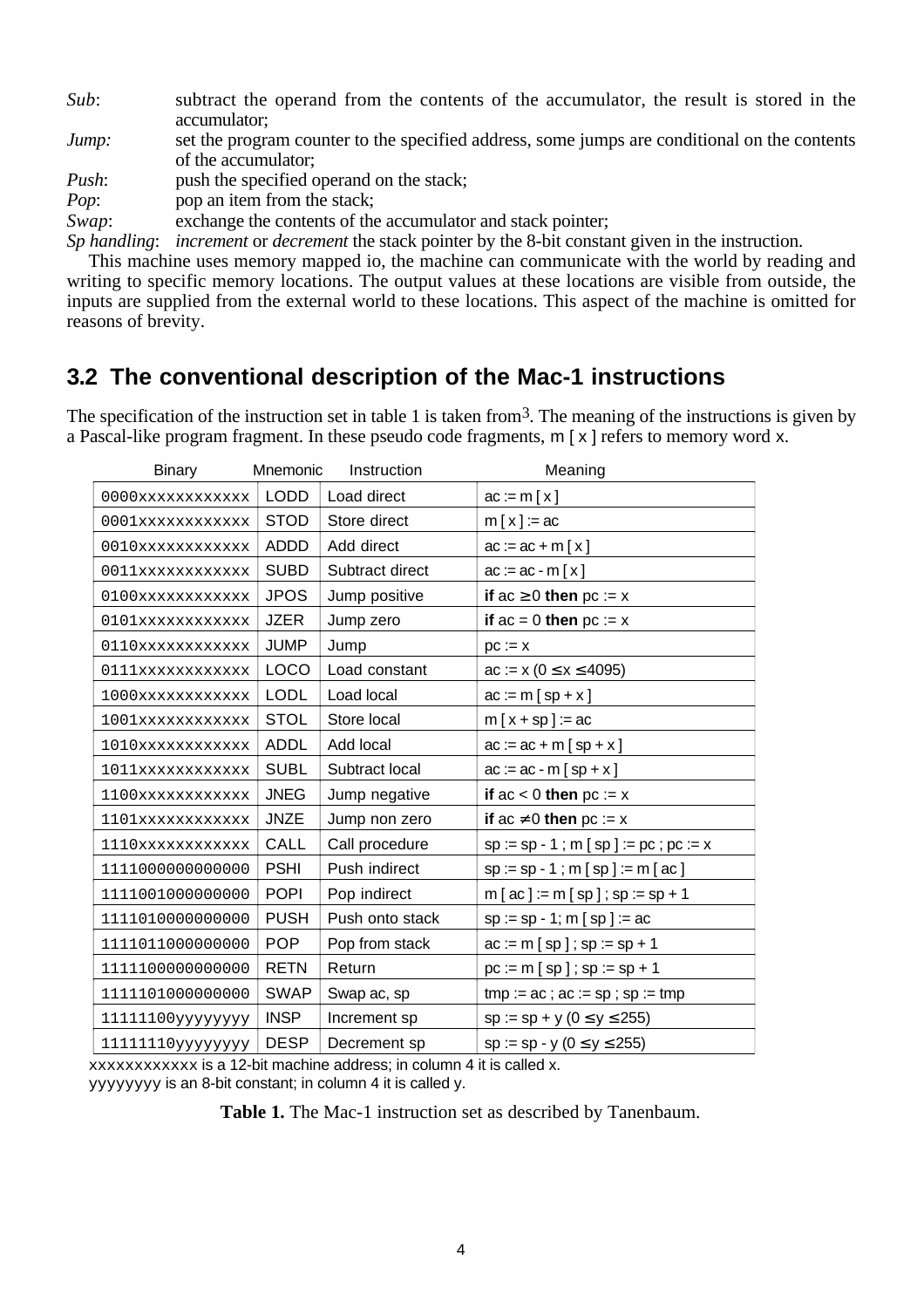# **3.3 The operational specification of the Mac-1**

To specify the semantics of instructions it is sufficient to relate their names to their meaning, i.e. the effect on the machine state or, in other words, the relation between column two and four in table 1. A complete specification of the machine requires also a description of which instruction is selected for execution. In the Mac-1 machine this is the instruction that is encoded by the memory word addressed by the program counter. The relation between word contents and instruction is given by the first and second column of table 1. The operational specification of Mac-1 machine described below is conform the structure outlined in section 2.

### **The state of Mac-1**

The architecture of Mac-1 contains three registers (pc, ac and sp) and a memory. The machine state is fully determined by the contents of these three registers and the memory. In the specification the state is given by the tuple (pc, ac, sp, me).

state  $==$  (pc, ac, sp, me) pc == word  $ac =$  word  $SD = =$  word  $me$   $==$  mem

### **The micro-instruction set of Mac-1**

The micro-instruction level consists of the descriptions of all individual machine components. Each component is described by the access functions defined on it; the ways it can be used.

The memory mem is defined by a small set of micro-instructions. The access functions defined are:

get a: returns the number stored at address a in the memory;

update a n: replaces the contents of the memory location at address a with the number n, yields the updated memory;

store prog: yields a new memory containing the program prog. This micro-instruction is only needed when the specification is used as prototype implementation, the instructions do not use it.

The memory is formally defined by the abstract type mem.

| abstype mem |       |                                                   |
|-------------|-------|---------------------------------------------------|
| with aet    |       | $\therefore$ address -> mem -> word               |
|             |       | update $\therefore$ address -> word -> mem -> mem |
|             | store | $\therefore$ program -> mem                       |

The registers and the memory of Mac-1 contain 16-bit words. These words are treated as two's complement integers in arithmetic. In other situations all bit strings are treated as positive numbers. The low order 12-bits of a word can be used as an address, and a positive 12-bit word is silently converted to a 16 bit word by adding 4 zero's in the front. In order to allow a fair comparison with the description in table 1 all these bit-strings are represented by a single type word. It is very simple to use different types for the various bit-strings and add the needed conversions explicitly.

| $address ==$ | word              |                                   |
|--------------|-------------------|-----------------------------------|
| abstype word |                   |                                   |
| with         | add               | $\therefore$ word -> word -> word |
|              | sub               | $\therefore$ word -> word -> word |
|              | is neg            | $\therefore$ word -> bool         |
|              | eq                | $\therefore$ word -> word -> bool |
|              | wordTOinstruction | $\therefore$ word -> instruction  |
|              | instrTOword       | $\therefore$ instr -> word        |
|              | addressTOnum      | $\therefore$ address -> num       |
|              | wordTOnum         | $\therefore$ word -> num          |
|              | numTOword         | $\therefore$ num -> num -> word   |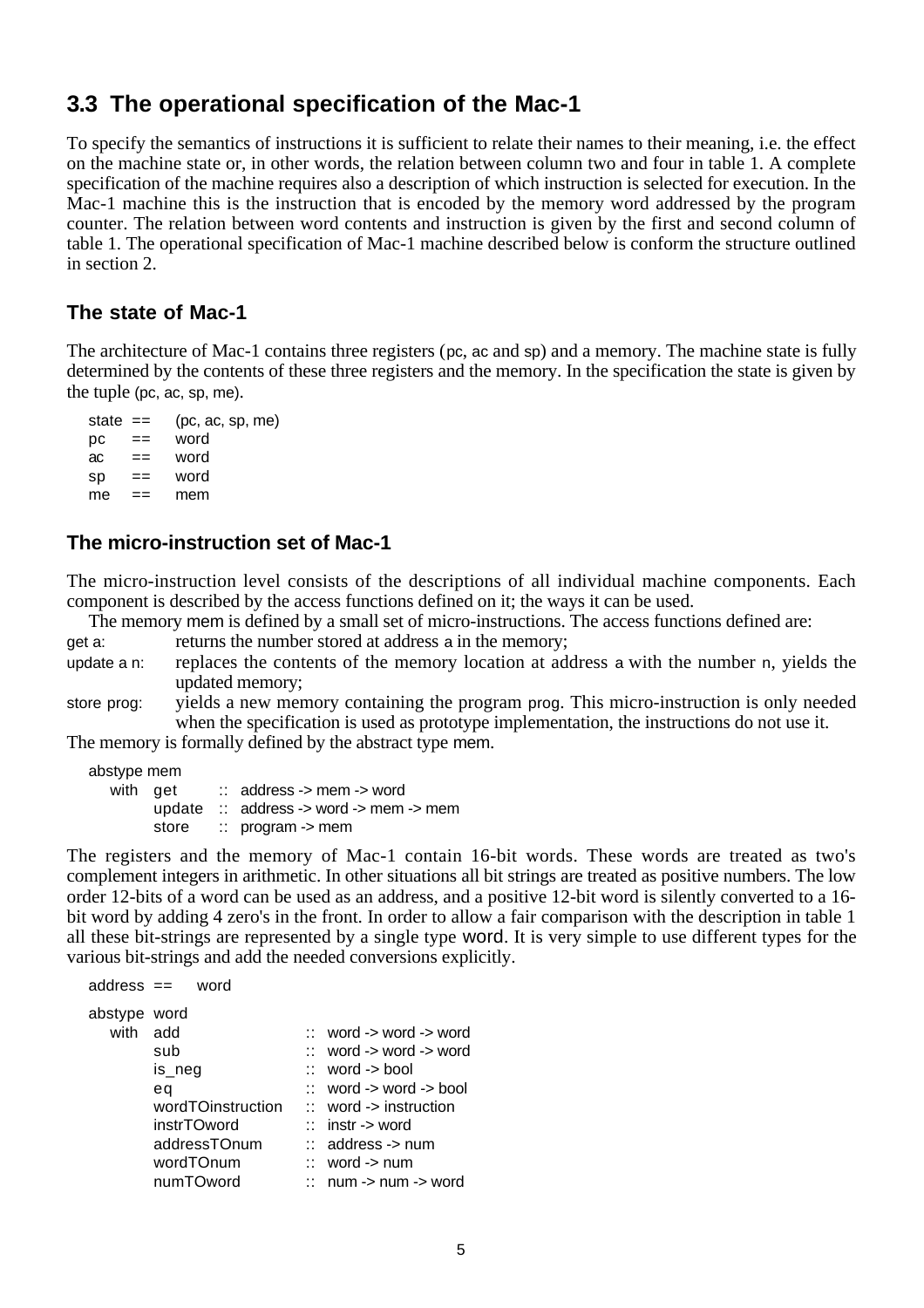The micro-instructions are of the same level of abstraction as the Pascal fragments, like m[x], used in table 1. The informal description and type definitions are usually sufficient to understand them. Though the definitions will be seldom referenced a implementation of the type mem is included in appendix 1 for the sake of completeness and to show that such an implementation is indeed very simple. The implementation of the micro-instructions is essential for execution of entire machine specification.

#### **The instruction set of Mac-1**

The instructions change the state of the machine. This state change is described in terms of microinstructions. The type of the describing functions are all very similar. Some examples are:

lodd :: word -> instruction jump :: word -> instruction retn :: instruction

These type definitions reflect the fact that jump on its one is not an instruction, but the combination of jump and a word (the target address) is an instruction.

The specification of the semantics of the instructions in the proposed format is given bellow. (The types of the functions are left out.)

| lodd<br>X            | $(pc, ac, sp, me) = (pc, ac', sp, me)$        | where | ac' | $=$ get x me                       |
|----------------------|-----------------------------------------------|-------|-----|------------------------------------|
| stod<br>$\mathbf{x}$ | $(pc, ac, sp, me) = (pc, ac, sp, me)$         | where | me' | $=$ update x ac me                 |
| addd x               | $(pc, ac, sp, me) = (pc, ac', sp, me)$        | where | ac' | $=$ add ac (get x me)              |
| subd x               | $(pc, ac, sp, me) = (pc, ac', sp, me)$        | where | ac' | $=$ sub ac (get x me)              |
| jpos<br>X            | $(pc, ac, sp, me) = (pc', ac, sp, me)$        | where | pc' | $=$ cond ( $\sim$ is_neg ac) x pc  |
| jzer<br>X            | $(pc, ac, sp, me) = (pc', ac, sp, me)$        | where | pc' | $=$ cond (eq zero ac) x pc         |
| jump<br>X            | $(pc, ac, sp, me) = (pc', ac, sp, me)$        | where | pc' | $= x$                              |
| loco<br>X            | $(pc, ac, sp, me) = (pc, ac', sp, me)$        | where | ac' | $= x$                              |
| lodl<br>X            | $(pc, ac, sp, me) = (pc, ac', sp, me)$        | where | ac' | $=$ get (add sp x) me              |
| stol<br>X            | $(pc, ac, sp, me) = (pc, ac, sp, me)$         | where | me' | $=$ update (add sp x) ac me        |
| addl<br>X            | $(pc, ac, sp, me) = (pc, ac', sp, me)$        | where | ac' | $=$ add ac (get (add sp x) me)     |
| subl<br>X            | $(pc, ac, sp, me) = (pc, ac', sp, me)$        | where | ac' | $=$ sub ac (get (add sp x) me)     |
| jneg<br>X            | $(pc, ac, sp, me) = (pc', ac, sp, me)$        | where | pc' | $=$ cond (is_neg ac) x pc          |
| jnze<br>x            | $(pc, ac, sp, me) = (pc', ac, sp, me)$        | where | pc' | $=$ cond ( $\sim$ eq zero ac) x pc |
| call<br>X            | $(pc, ac, sp, me) = (pc, ac, sp', me')$       | where | pc' | $= x$                              |
|                      |                                               |       | sp' | $=$ sub sp one                     |
|                      |                                               |       | me' | = update sp' pc me                 |
| pshi                 | $(pc, ac, sp, me) = (pc, ac, sp', me')$       | where | sp' | $=$ sub sp one                     |
|                      |                                               |       | me' | $=$ update sp' (get ac me) me      |
| popi                 | $(pc, ac, sp, me) = (pc, ac, sp', me')$       | where | sp' | $=$ add sp one                     |
|                      |                                               |       | me' | $=$ update ac (get sp me) me       |
| push                 | $(pc, ac, sp, me) = (pc, ac, sp', me')$       | where | sp' | $=$ sub sp one                     |
|                      |                                               |       | me' | $=$ update sp' ac me               |
| pop                  | $(pc, ac, sp, me) = (pc, ac', sp', me)$       | where | sp' | $=$ add sp one                     |
|                      |                                               |       | ac' | $=$ get sp me                      |
| retn                 | $(pc, ac, sp, me) = (pc', ac, sp', me)$       | where | pc' | $=$ get sp me                      |
|                      |                                               |       | sp' | $=$ add sp one                     |
| swap                 | $(pc, ac, sp, me) = (pc, ac', sp', me)$       | where | ac' | $=$ sp                             |
|                      |                                               |       | sp' | $= ac$                             |
| insp<br>$\mathsf{V}$ | $(pc, ac, sp, me) = (pc, ac, sp', me)$        | where | sp' | $=$ add sp $y$                     |
|                      | desp $y$ (pc, ac, sp, me) = (pc, ac, sp', me) | where | sp' | $=$ sub sp $y$                     |
|                      |                                               |       |     |                                    |

**Table 2.** The operational specification of the Mac-1 instruction set in Miranda.

#### **Execution of Mac-1 programs**

The program, the instruction sequence to be executed, is stored in the memory. The current instruction is addressed by a program counter. The current instruction is be executed by extracting the word addressed by the program counter from the memory, translating it to an instruction and applying it to the current state. The program counter is incremented before the instruction is applied to the state. By applying the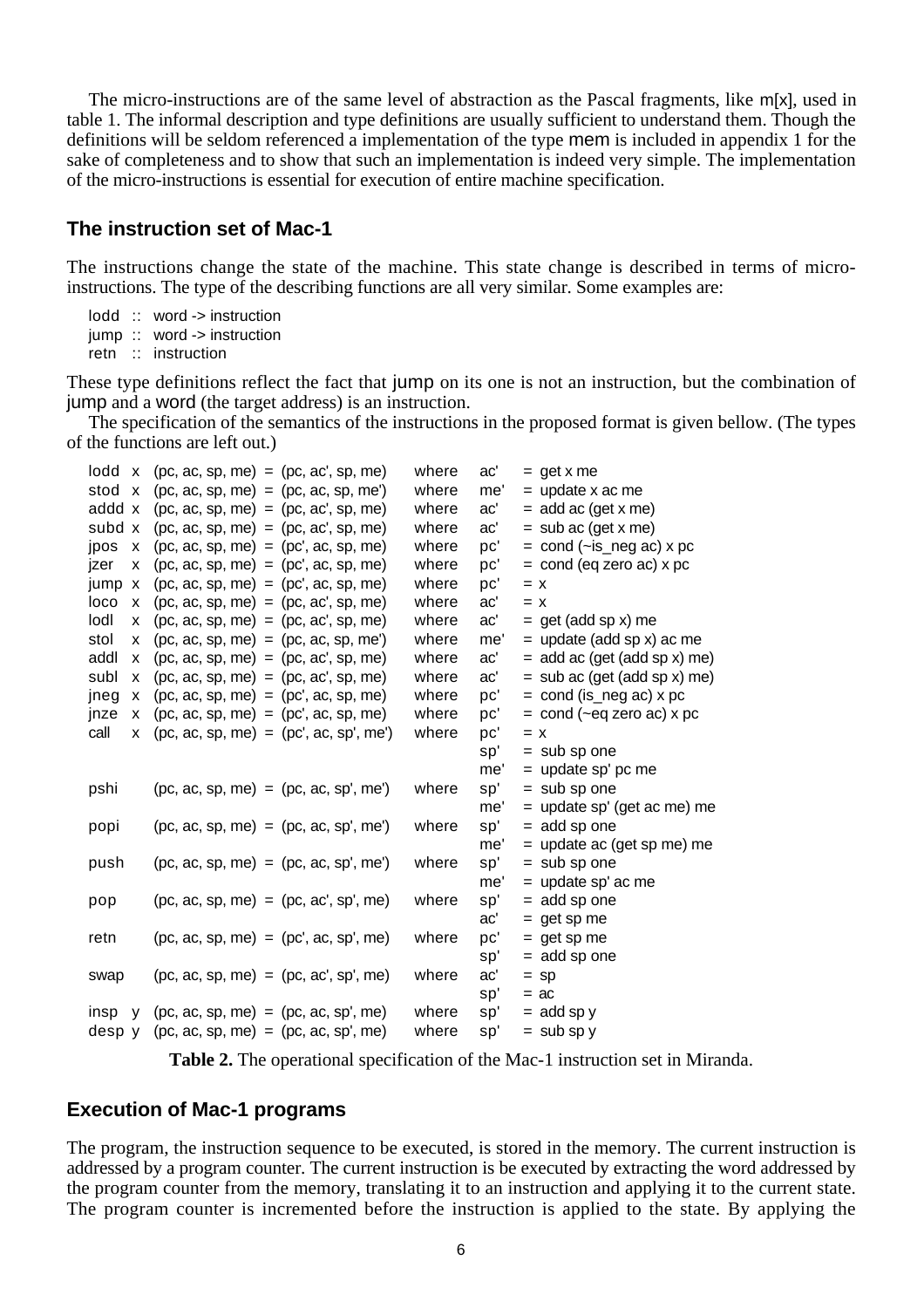instruction cycle recursively to the state delivered by the current instruction the machine continuously executes instructions. This clearly reflects the von Neumann machine instruction cycle. The instruction cycle is interrupted when the word addressed by the program counter is not an instruction.

instruction\_cycle :: state -> state instruction cycle (pc, ac, sp, mem)  $=$  instruction cycle (instr (pc', ac, sp, mem)) , if is instr  $=$  (pc, ac, sp, mem) , otherwise where  $pc'$  = add pc one word  $=$  get pc mem (is instr, instr) = wordTOinstruction word

The function to convert a word into an instruction is part of the abstract type word. Since not all words are representations of instructions, the conversion function delivers a tuple containing a Boolean indicating whether the word is an instruction and the instruction itself.

### **The initial state of Mac-1**

The instructions define state transitions of the machine. The instruction cycle defines the sequence of state changes. What remains to complete the description is the specification of the initial state. In order to execute programs with the specification we have added a user friendly way to store a program in the initial machine state. The program execution is chosen to start at address 0.

```
boot :: program -> state
boot program
 = instruction_cycle (pc, ac, sp, mem)
  where pc = zeroac = zerosp = initialspmem = store program
initial_sp = numTOword 4090 \parallel The words at adresses 4091..4095 are used for memory mapped IO.
```
In principle it is possible to encode the instructions of the program to be executed as numbers and store

these numbers as words in the memory. However, this is a tedious way to write programs. A simple data structure to represent the instructions and the corresponding conversion to words reveals this. There are constructors added to denote an non-instruction word (STOP) and to enter an arbitrary 16-bit signed number. It is straight forward to extend this to a full fledged assembler by adding labels and macro's.

 $instr ::=$   $LODD x$  |  $STOD x$  |  $ADDD x$  |  $SUBD x$  |  $JPOS x$  |  $JZER x$  |  $JUMP x$  |  $LOCO x$ LODL x | STOL x | ADDL x | SUBL x | JNEG x | JNZE x | CALL x | PSHI | POPI | PUSH | POP | RETN | SWAP | INSP y | DESP y | STOP | CONS num  $x == num$ ;  $y == num$ program == [instr]

#### **Example Mac-1 program**

The example Mac-1 program shown here computes Fibonacci numbers is a naive recursive way. The Fibonacci function is defined as:

 $fib :: num \rightarrow num$  $fib n = 1$  , if  $n \le 1$  $=$  fib (n-1) + fib (n-2), otherwise

A program for Mac-1 to compute this function is. The argument and the result of the function are passed in the accumulator. The argument of the Fibonaci function in Mac-1 code is an argument of the Miranda function containing this code.

fib\_program :: num -> program fib\_program n =  $[$  LOCO n ,  $\parallel$  0 load argument in accumulator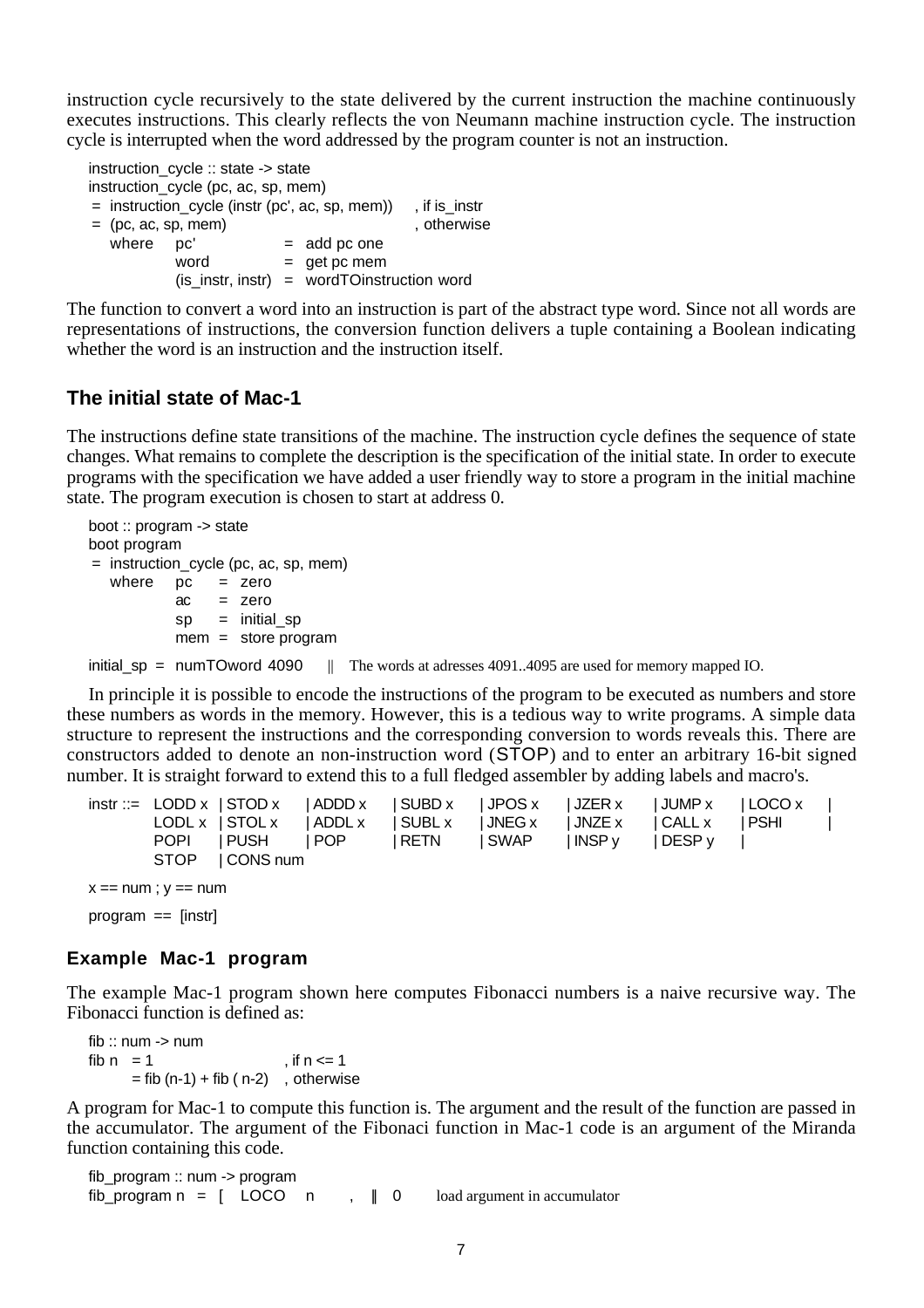| CALL<br>STOP                                                               | 3                             | ,<br>٠                                            |    | 1<br>2                                | call the Fibonacci function                                                                                                                            |
|----------------------------------------------------------------------------|-------------------------------|---------------------------------------------------|----|---------------------------------------|--------------------------------------------------------------------------------------------------------------------------------------------------------|
| SUBD<br>JNEG<br><b>PUSH</b><br>ADDD<br>CALL<br><b>PUSH</b><br>LODL<br>CALL | 17<br>14<br>16<br>3<br>1<br>3 | ,<br>٠<br>,<br>٠<br>,<br>$\overline{ }$<br>٠<br>, |    | 3<br>4<br>5<br>6<br>7<br>8<br>9<br>10 | compute n-2<br>goto 14 if $n \leq 1$<br>push n-2<br>compute n-1<br>compute fib (n-1)<br>push fib (n-1)<br>load n-2 in accumulator<br>compute fib (n-2) |
| ADDL<br><b>INSP</b><br>RETN                                                | 0<br>2                        | ,<br>,<br>,                                       |    | 11<br>12<br>13                        | add fib $(n-2)$ to fib $(n-1)$<br>clear stack<br>return to caller                                                                                      |
| LOCO<br><b>RETN</b>                                                        | 1                             | ٠.<br>,                                           | II | 14<br>15                              | load accumulator with result<br>return to caller                                                                                                       |
| CONS<br>CONS                                                               | 1<br>2                        | ,                                                 | II | 16<br>17                              | the constant 1<br>the constant 2                                                                                                                       |

#### **Tracing the execution of Mac-1 programs**

The value of the specification as a prototype implementation can be further increased by adding a way to show the dynamic behaviour of the machine. The function instruction\_cycle executes Mac-1 programs, but only the final state can be observed. One of the advantages of this way of specifying machines is that it is very easy to adapt it in order to obtain a trace of the execution. The instruction cycle is replaced by trace\_cycle that has the same effect on the machine state, but yields trace information. We have chosen here to show the contents of the registers and the stack.

```
trace_cycle :: state -> [char]
trace_cycle (pc, ac, sp, me)
= show_state (pc, ac, sp, me) ++ rest
  where pc' = add pc one
          word = get pc me
           (is_instr, instr) = wordTO instruction wordrest = trace_cycle (instr (pc', ac, sp, me)), if is_instr
                        = |] , otherwise
show_state :: state -> [char]
show_state (pc, ac, sp, me)
= "ac=" ++ show (wordTOnum ac) ++ "\tsp=" ++ show (wordTOnum sp) ++
  "\tpc=" ++ show (wordTOnum pc) ++ "\tstack=" ++
  show [wordTOnum (get (numTOword i) me) | i <- [addressTOnum sp .. addressTOnum initial_sp-1]] ++ "\n"
```
#### **trace of the example program**

Using the function trace\_cycle the execution of the Fibonacci function can be traced. The trace of the execution of the program fib\_program 2 is shown below. This illustrates clearly how the Fibonacci number is computed by this program on the Mac1-machine.

```
ac = 0 sp = 4090 pc = 0 stack = []
ac = 2 sp = 4090 pc = 1 stack = []
ac = 2 sp = 4089 pc = 3 stack = [2]
ac = 0 sp = 4089 pc = 4 stack = [2]
ac = 0 sp = 4089 pc = 5 stack = [2]
ac = 0 sp = 4088 pc = 6 stack = [0, 2]
ac = 1 sp = 4088 pc = 7 stack = [0, 2]
ac = 1 sp = 4087 pc = 3 stack = [8, 0, 2]
ac = -1 sp = 4087 pc = 4 stack = [8, 0, 2]
ac = -1 sp = 4087 pc = 14 stack = [8, 0, 2]
ac = 1 sp = 4087 pc = 15 stack = [8, 0, 2]
```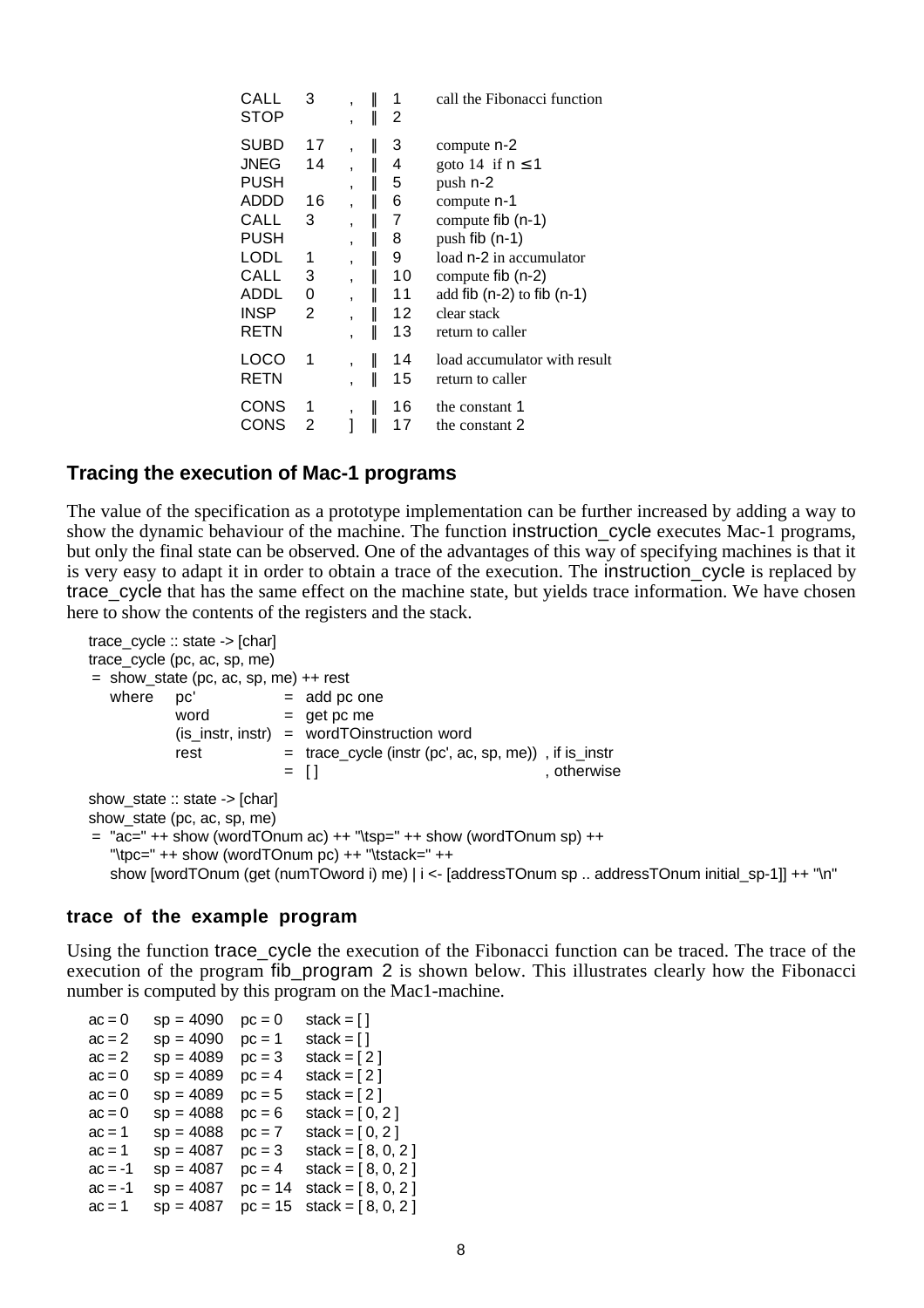```
ac = 1 sp = 4088 pc = 8 stack = [0, 2]
ac = 1 sp = 4087 pc = 9 stack = [1, 0, 2]
ac = 0 sp = 4087 pc = 10 stack = [1, 0, 2]
ac = 0 sp = 4086 pc = 3 stack = [11, 1, 0, 2]
ac = -2 sp = 4086 pc = 4 stack = [11, 1, 0, 2]
ac = -2 sp = 4086 pc = 14 stack = [11, 1, 0, 2 ]
ac = 1 sp = 4086 pc = 15 stack = [11, 1, 0, 2]
ac = 1 sp = 4087 pc = 11 stack = [1, 0, 2]
ac = 2 sp = 4087 pc = 12 stack = [1, 0, 2]
ac = 2 sp = 4089 pc = 13 stack = [2]
ac = 2 sp = 4090 pc = 2 stack = [ ]
```
Unfortunately, it is not directly possible to show the current instruction in a trace. The instructions stored in the memory of Mac-1 are partially parametrized functions. The Miranda system shows all partially parametrized functions as  $\leq$  function  $>$  and the comparison of such curried functions causes an erroneous program termination with the message program error: attempt to compare functions. This behaviour is suggested by the computational model used; the  $\lambda$ -calculus. In the  $\lambda$ -calculus a comparison of two functions implies a test for extensional equality: do these functions behave identical for all possible arguments. This is in general an undecidable property. A syntactical comparison can be added to the λ-calculus, it is known as Church's δ rule<sup>4</sup>. For the trace we are interested in the function name and not in the corresponding  $λ$ -term. So, Church's δ rule will not solve our problem.

In a rewrite system partially parametrized functions are ordinary terms that can be shown for tracing purposes. It would be better if the semantics of functional programming languages with pattern matching was based on rewrite systems. Clean is such a functional programming language  $5,6$ , see also below.

By writing an additional conversion function from numbers to some printable object (e.g. the type instr) it is possible to show the instruction to be executed in the trace of a program. In this machine it is necessary to have conversions between numbers and instructions since both objects are stored in the same memory.

#### **Alternative styles of specification**

It is possible to give equivalent definitions for the instructions without using local definitions. This is achieved by substitution of the local defined names by the body of the definition. For instance:

call x (pc, ac, sp, me) =  $(x, ac, sub sp one, update (sub sp one) pre)$  pc me)

Although the definition is shorter without local definitions, we prefer the version given in table 2 since it is more elegant and better readable. Especially for machines with an state consisting of many components the local definitions serve as useful indications of the components changed. Note that we do not include a definition of the form ac' = ac in the definition of the call instruction to indicate that the accumulator is not changed.

The fact that the state is a tuple consisting of four components and the order of these components is explicitly used in the specification. This has two reasons. First of all we want to show the state changes by the instructions very clearly. Secondly, a specification without using the structure of the state explicitly results in ugly and clumsy definitions for more complex instructions. To hide the structure of the state it must represented by an abstract data type:

```
abstype state
  with get_pc :: state -> pc
       get_sp :: state -> sp
       get_ac :: state -> ac
       get me :: state -> me
       update_pc :: pc -> state -> state
       update_sp :: sp -> state -> state
       update ac :: ac -> state -> state
       update me :: me -> state -> state
```
The definition of simple instructions becomes a little bit better using this style because components that are not involved are not mentioned in the definition. Moreover, it is much easier to add or remove a component to the state when it is represented by an abstract type. The definition of instructions that does not use this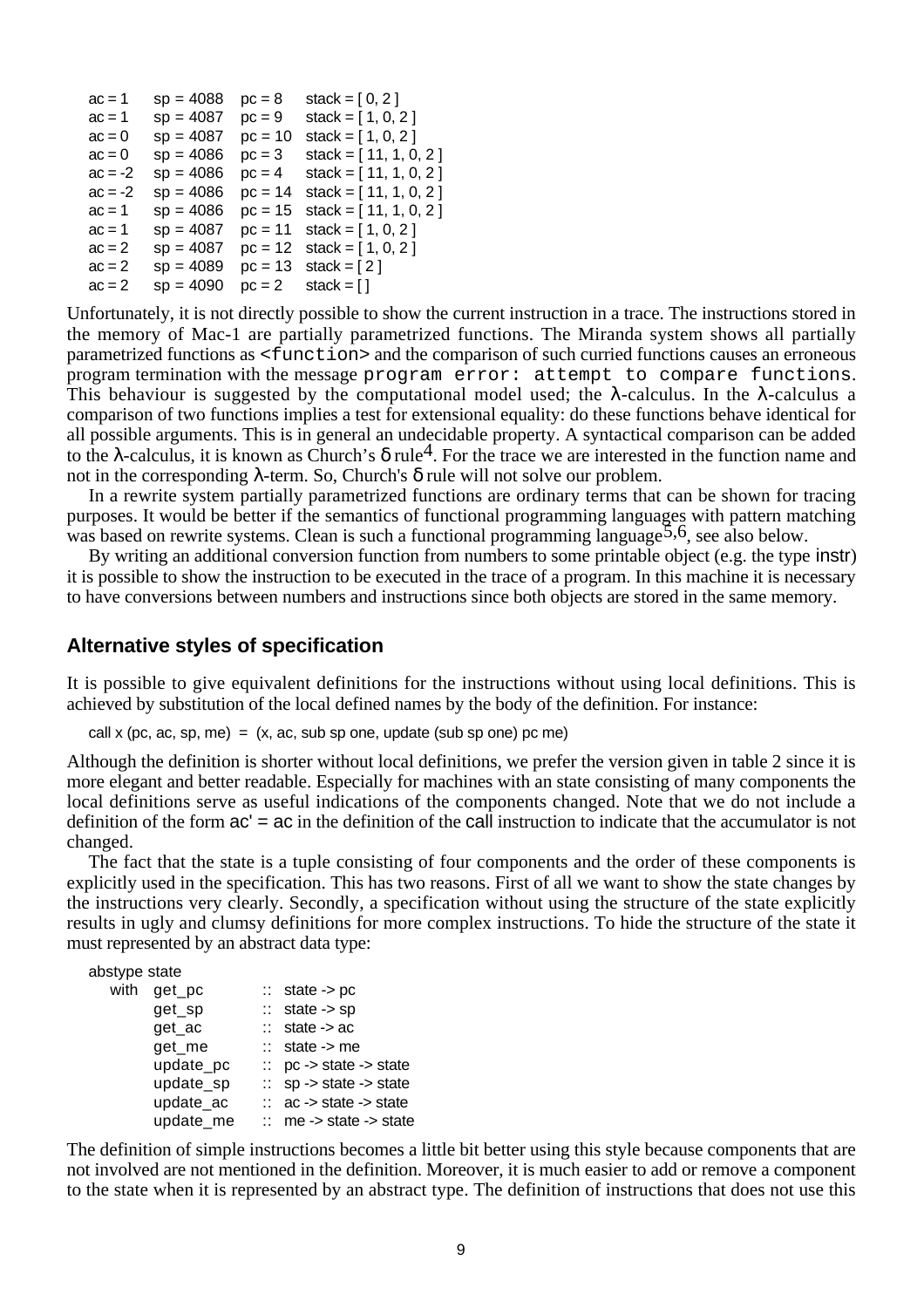components are not changed. However, the definition of more complex instructions becomes considerably more difficult to read. This is illustrated by the definition of the instructions jump and call.

jump  $x$  state = update pc  $x$  state call  $x$  state = update\_pc  $x$  (update\_sp  $sp'$  (update\_me me' state)) where  $sp' = sub sp$  one;  $me' = update sp' pc me;$  $sp = get_sp state;$  $pc = get\_pc$  state

Moreover, the definition of the call instruction in this style suggest that memory (me) must be updated before the stack pointer (sp) is updated and the stack pointer must be updated before the program counter (pc) is updated. This is a very undesirable aspect since it is not true.

Instead of making each instruction a function that performs the desired state transition, it is possible to have one interpreting function describing the effect of all instructions. Using the type instr to indicate the instruction to be executed such an interpreting function can be defined as

```
execute :: instr -> state -> state
execute (LODD x) (pc, ac, sp, me) = (pc, ac', sp, me) where ac' = qet x me
execute (STOD x) (pc, ac, sp, me) = (pc, ac, sp, me') where me' = update x ac me
execute (ADDD x) (pc, ac, sp, me) = (pc, ac', sp, me) where ac' = add \, ac (get x me)
execute (SUBD x) (pc, ac, sp, me) = (pc, ac', sp, me) where ac' = sub ac (get x me)
execute (CALL x) (pc, ac, sp, me) = (pc', ac, sp', me') where pc' = xsp' = sub sp one
                                                           me' = update sp' pc me…
```
Instead of one function for each instruction there is now only one interpretative function (execute) that describes the effect of all instructions. The function lodd x can be seen as the result of the partial evaluation of execute (LODD x). These forms are clearly equivalent. We prefer the style with one function per instruction since it is more modular. Instructions can be introduced and explained one by one instead of in one giant function execute.

Instead of implementing the memory as a list of words as shown in appendix 1, it is also possible to use a function that associates words to addresses. The functions get and update from the abstract type memory becomes:

```
mem == address -> word
```
 $a$ et address mem = mem address update address new mem  $x =$ cond (eq x address) new (mem x)

When the execute function is combined with this type of memory the operational machine description becomes a direct executable form of denotational semantics[**refje toevoegen Gordon, Schmidt**] for this very simple language that consists of lists of instructions. All memory components in such a description are usually treated by the a single function, this can be achieved by adding an appropriate data type to address the memory components in the machine. For the instructions requiring multiple updates of the machine state an order of updates must be arbitrarily chosen.

```
state == mem
mem == location -> word
location ::= PS | AC | SP | Word word
update :: location -> word -> mem -> mem
update location new mem loc = cond (eq loc location) new (mem loc)
execute :: instr -> state -> state
execute (LODD x) state = update AC x state
execute (STOD x) state = update (Word x) ac state
execute (ADDD x) state = update AC (add (state AC) (state (Word x))) state
execute (SUBD x) state = update AC (sub (state AC) (state (Word x))) state
execute (CALL x) state = update PC x
                          (update (Word (sub (state SP) one)) (state PC)
                          (update SP (sub (state SP) one) state))
```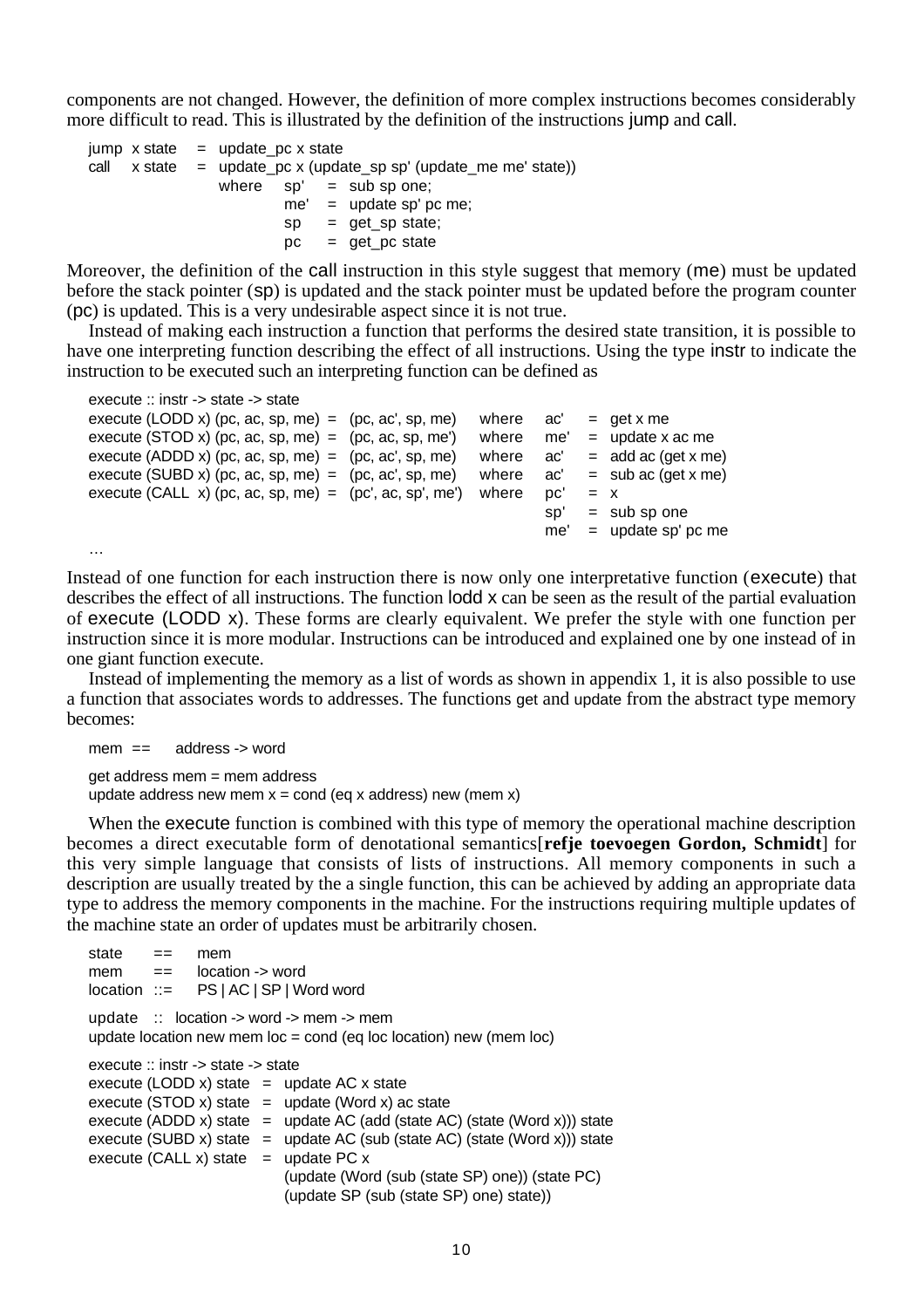In denotational semantics the type instr is usually replaced by a match on syntax indicated by the Scott brackets Œ and ". The argument state is curried whenever possible, when it is necessary to have it explicitly it is introduced by an lambda abstraction instead of an argument on the left hand side.

```
execute :: instr -> state -> state
execute (E LODD x'' = update AC x
execute CE STOD x'' = update (Word x) ac
execute Œ ADDD x " = \lambda state . update AC (add (state AC) (state (Word x))) state
execute Œ SUBD x'' = \lambda state . update AC (sub (state AC) (state (Word x))) state
execute Œ CALL x'' = \lambda state . update PC x
                                              (( \lambda \text{ state}^{\prime} \cdot \text{update} \cdot (\text{Word} \cdot (\text{state}^{\prime} \cdot \text{SP})) \cdot (\text{state}^{\prime} \cdot \text{PC}))(update SP (sub (state SP) one) state))
…
```
# **Comparison with other formal specification methods**

…

A specification of the Mac-1 machine in the specification language Z[**refje naar Spivey**] resembles the specifications given here, although the semantics of Z is different from functional programming languages. The state of the machine is given by the schema *State*. A suitable type to represented the bit strings of length 16 are the numbers between 0 and 2^16-1, it is called *Word*. The memory will be modelled by a function from numbers to *Word*.

|                   |              | $Word = 065535$                    |
|-------------------|--------------|------------------------------------|
|                   |              | Memory $==$ num $\rightarrow$ Word |
|                   | <i>State</i> |                                    |
| pc, ac, sp: Word  |              |                                    |
| me: Memory        |              |                                    |
| dom $me = 0$ 4095 |              |                                    |

The state transitions are usually also described by schema's. The state transitions caused by two instructions are given as examples. Selecting the current instruction and updating the program counter is done outside the given schema's.

| Lodd                                                                                     |  |
|------------------------------------------------------------------------------------------|--|
| $\Delta State$                                                                           |  |
| $x$ ?: Word                                                                              |  |
| $\begin{array}{r}\n\overline{pc' = pc} \\ ac' = x? \\ sp' = sp \\ me' = me\n\end{array}$ |  |
|                                                                                          |  |
|                                                                                          |  |
|                                                                                          |  |
| Call                                                                                     |  |
| $\Delta State$                                                                           |  |
| $x$ ?: Word                                                                              |  |
| $pc' = x?$                                                                               |  |

 $ac' = ac$ *sp*' = ( *sp* - 1 ) mod 65536  $me' = me \oplus \{(sp -1) \mod 4096 \text{ } \hat{1} \text{ } pc \}$ 

Although it is possible to hide all manipulations of the type *Word* occurring in these schema's in functions, there is no way to prevent that instances of type *Word* are used as ordinary numbers. In the Miranda specification in table 2 this is done by using the abstract data type word. In the specification in table 1 words are treated as integer and the fact that it are actually bit strings of a finite length with some different interpretations is silently ignored.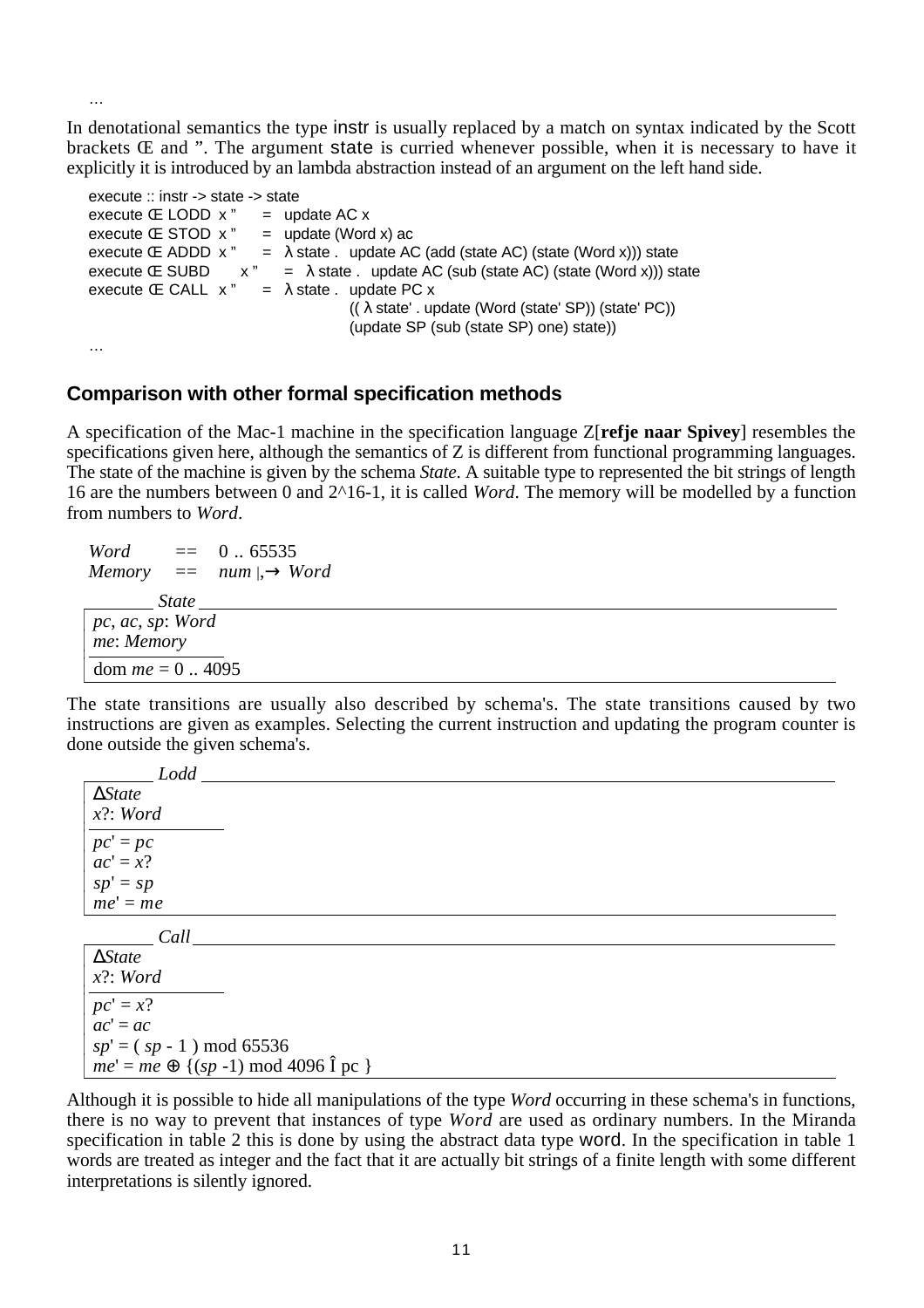It is also possible to see the instruction cycle as the basic state transition. This state transition can also take care of incrementing the program counter before the selected instruction is executed. In this situation it is more convenient to define the instructions as function instead of schema's. As outlined above we prefer on function for each instruction. In this situation it is necessary to group all machine components in one data type. The functions corresponding to the instructions specified in the schema's above are:

*state* == *Word* × *Word* × *Word* × *Memory lodd*: *Word* → state → state ∀ *x*, *pc*, *ac*, *sp*: *Word*; *me*: *Memory* • *lodd x* (*pc*, *ac*, *sp*, *me*) = (*pc*, *x*, *sp*, *me*)  *call*: *Word* → state → state ∀ *x*, *pc*, *ac*, *sp*: *Word*; *me*: *Memory* • *call x* (*pc*, *ac*, *sp*, *me*) = (*x*, *ac*, (*sp* -1) mod 65536, *me*  $\oplus$  {(*sp* -1) mod 4096  $\hat{I}$  pc })

### **reflection**

In this section a simple concrete machine architecture was described in several ways. The specifications in Miranda and Z can be checked automatically on type consistency. When a specification passes such a test confidence in the correctness increases. The specification in Miranda is a useful prototype implementation of the machine. When the prototype behaves as expected conviction in the accuracy of the specification is great.

The specification in table 1 is the smallest, but it is inaccurate and incomplete. It does not specify an instruction cycle and the moment of incrementing the program counter. In all other specifications the program counter is incremented after fetching the instruction and before executing it. In principle it is also possible to increment the program counter after execution of the current instruction. Also the arithmetic used in table 1 does not reflect the fact that numbers are stored in finite bit strings. This specification is the only one that needs an additional variable (tmp) in the swap instruction and needs to make an arbitrary choice to put the contents of one of the registers involved in that variable.

Compared with denotational semantics the proposed specification method takes the machine as starting point, while denotational semantics assigns a meaning to the programming language consisting of sequences of instructions. These descriptions can be transformed in each other by a number of small steps as shown above.

The given machine specification has an immediate equivalent in the language Z. Due to that lack of abstract data types in the language Z it is not possible to hide the representation of memory words while forcing and to force the proper manipulation at the same time. The need to list the type of each variable explicitly the specification in Z is somewhat longer. The specification in Z can be type checked like the Miranda specification.

The operational specification in a functional programming language is short, complete and very clear compared with the alternatives discussed. Moreover, it is the only one that can be executed to observe the dynamic behaviour of the described machine.

# **4 Large scale application of the description method**

The description method introduced in the previous part of this paper in used successfully in a large implementation project. This part of the paper gives a global description of this project and highlights the role of used machine description within this project.

The aim of the project was to develop a highly efficient implementation of functional programming languages largely independent of the concrete language and target machine. To achieve this goal two intermediate levels are defined.

The first intermediate level is intermediate functional programming language containing the essential properties of functional programming languages, but not the syntactical sugar provided by various high level programming languages.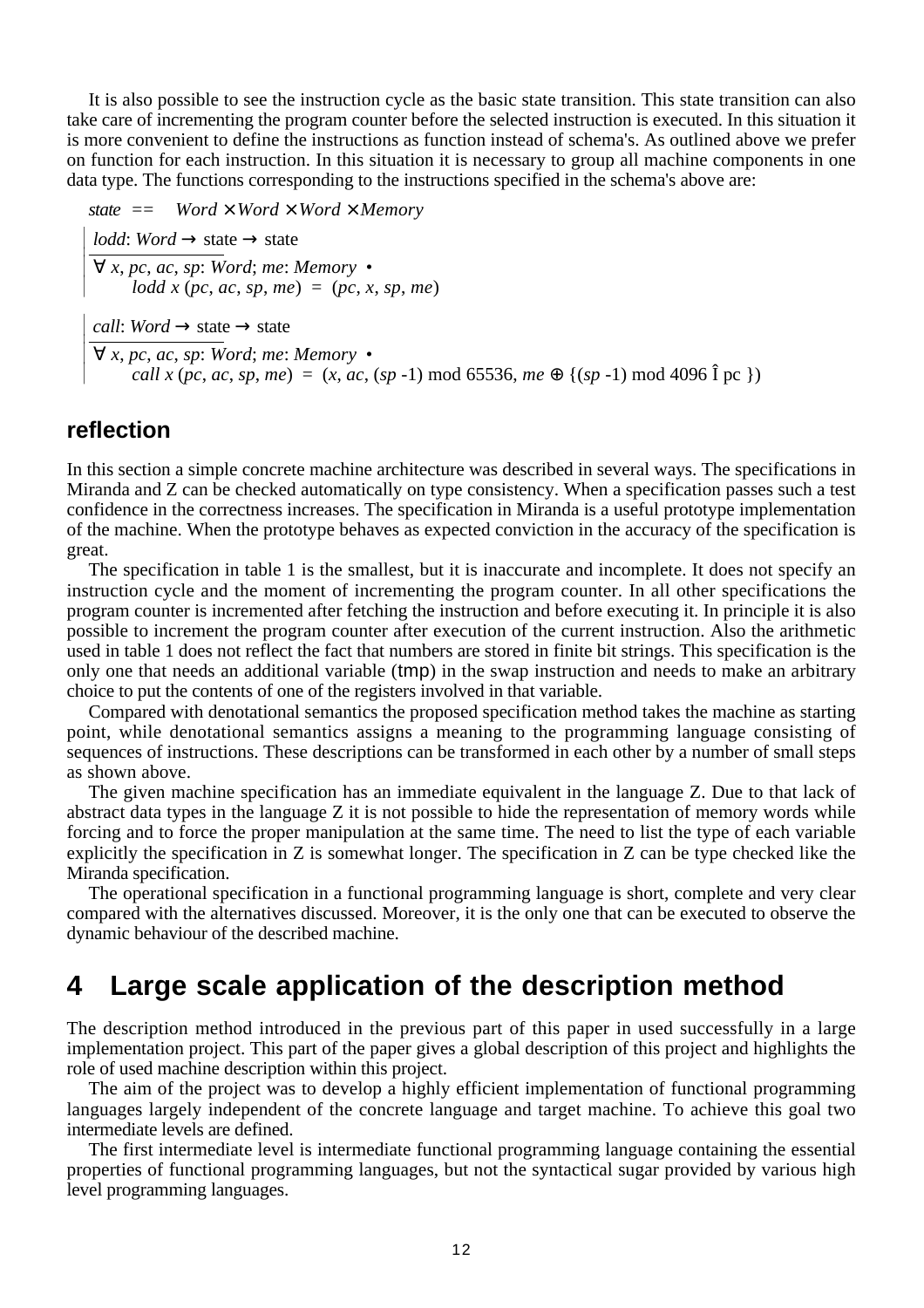The second intermediate level is an abstract graph rewriting machine as an abstraction of various concrete machines. This abstract machine describes graph rewriting on a level of abstraction close to that of concrete conventional machines without being cluttered by the details of a specific hardware implementation. This abstract machine is called the ABC-machine. The letters A, B and C represent the three stacks used in this machine.

A detailed description of this translation path can be found in<sup>7</sup>.



**Figure 2.** The place of the ABC-machine in the translation process of functional languages.

The first step on this translating path consists of the translation of functional languages to the graph rewriting language Clean<sup>5,8</sup>. In order to describe pattern matching and sharing of computations well this intermediate language is based on graph rewriting systems. An intermediate language based on the  $\lambda$ calculus has problems to express these aspects and recursion. In this translation step the syntactical sugar of functional languages is removed. The sharing of computations is specified accurately. In many cases the translations from a functional program to an equivalent Clean program is straight forward. In other cases, like ZF-expressions, the transformations becomes rather complex. These transformations have also been formally specified in a functional language<sup>9</sup>. In the next step Clean is translated to ABC-code. This translation links the world of graphs and strategies to a sequence of imperative instructions. Finally, ABCinstructions are translated to concrete machine code. During this translation all details of the concrete machine become important to achieve an efficient implementation. A simple implementation of the ABC-machine is relatively easy to make, for instance using macro expansion.

There are several reasons to introduce the additional intermediate level defined by the abstract machine on the compilation path. First of all, the abstract machine helps to get a more structured implementation. When the abstraction is properly originated, irrelevant machine dependent issues are omitted. The trade-offs in the imperative graph rewriting process are shown clearly. Some of the restrictions imposed by a concrete machine, such as limited resources (like the limited stack size) are not necessarily present in an abstract machine. Of course, all problems have to be solved on one level or the other. However, the separation of concerns helps to get a more structured view on the problems (and their solutions) one has to face when making an implementation of functional languages.

Another advantage of the additional intermediate level is that the portability of the implementation is increased. To implement the functional languages on a new concrete machine only a new ABC-machine has to be implemented. Since the ABC-machine is an imperative machine on a relative low level of abstraction it is much easier to implement than Clean, or a high level functional language directly.

# **4.1 Graph rewriting in Clean**

In order to understand the architecture of the ABC-machine and code generation it is important to have a proper view of the operational behaviour of a Clean program. A complete description of Clean is outside the scope of this work, we refer to  $5,6,10$ . The semantics of Clean will be explained informally below.

Clean is a lazy higher order functional programming language based on Functional Graph Rewriting Systems, it is designed as intermediate language between arbitrary functional languages and sequential machines. A **Functional Graph Rewriting System** (*FGRS*) is a Graph Rewriting System using the functional reduction strategy<sup>10</sup>. A reduction strategy is a function indicating which redex has to be rewritten. The functional strategy prescribes the same evaluation order as used in Miranda; lazy evaluation. A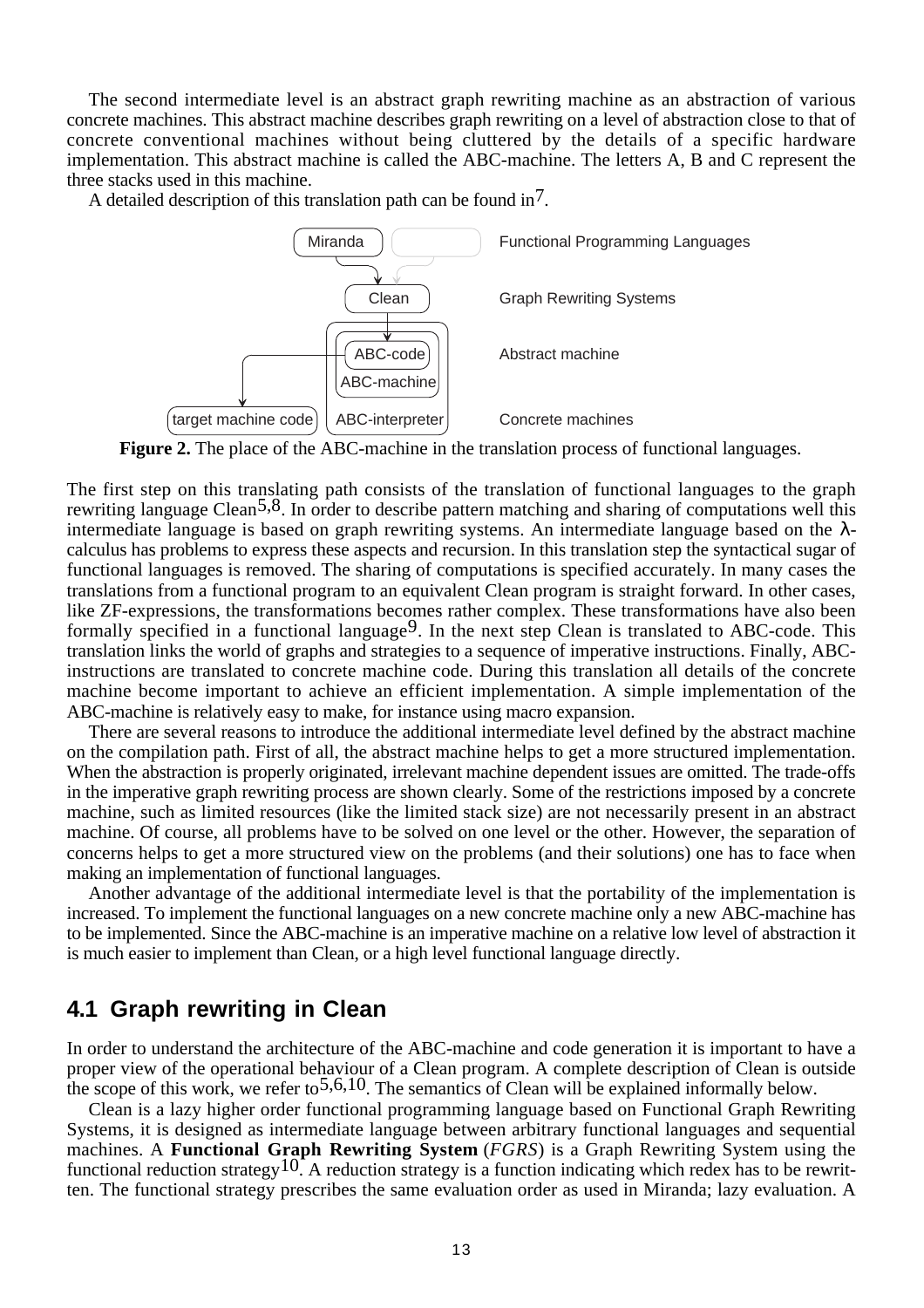**Graph Rewriting System** (*GRS*) is an extension of Term Rewriting Systems where the terms are replaced by directed graphs in order to avoid the duplication of work via sharing of expressions6. A **Term Rewriting System** (*TRS*) is a computational paradigm consisting of a collection of rewrite rules to transform terms (expressions) into equivalent terms<sup>11</sup>.

A Clean program consists of a set of (typed) graph rewrite rules. The type system is based on the Milner/Mycroft type inference scheme<sup>12,13</sup>.

A subgraph is a **redex** (*red*ucable *ex*pression) if there is a **left hand side** (*lhs* or *pattern*) of rewrite rule that matches this graph. A match is a mapping from the pattern to the graph that is the identity on constants and preserve the node structure. A graph is in **root normal form** (*rnf*) if the whole graph is not a redex and will never become a redex. A graph is in **normal form** (*nf*) if it does not contain any redex.

The rewrite rules are used to reduce the initial graph containing the symbol Start to normal form. The functional reduction strategy is used: rewrite alternatives are tried in textual order; patterns are matched from left to right; evaluation to root normal form is forced before an actual argument is compared with nonvariable part of the pattern. It is possible to deviate from the functional strategy by adding strictness annotations, denoted by !, to the rewrite rules. Such a graph is reduced eagerly to root normal form.

A redex is rewritten by constructing the graph specified in the **right hand side** (*rhs*) of the rule: the **contractum**. Then all references to the root redex are **redirected** to the root of the contractum. There are also rewrite rule alternatives consisting only of a redirection; no contractum is specified in these rule. Nodes that cannot be reached from the root of the graph are **garbage**, they must be removed from the graph.

A small example is used to illustrate graph reduction in Clean. The example is even so small that no sharing of computations occurs.

| $\therefore$ Start -> INT<br>Start -> Length 0 (Cons 3 (Cons 4 Nil))                                                          |  | $\frac{1}{2}$ The type of the start rule<br>$\parallel$ The rewrite rule for Start                                                                             |
|-------------------------------------------------------------------------------------------------------------------------------|--|----------------------------------------------------------------------------------------------------------------------------------------------------------------|
| $\therefore$ Length !INT !(List x) $\rightarrow$ INT<br>Length $n$ (Cons $a$ b) -> Length $(+ n 1) b$<br>Length n Nil<br>-> n |  | $\parallel$ Both arguments of Length are strict<br>$\parallel$ + is the delta rule to add integers<br>$\frac{1}{2}$ 2 <sup>nd</sup> alternative; a redirection |

The reduction process is illustrated by the following rewriting sequence (the redex rewritten is underlined), it is depicted below. The graphs correspond to each of the steps shown. The garbage produced in one rewrite step is drawn gray and removed in the next snapshot. The dataroot is usually not shown, it is included here to show the redirections clearly.

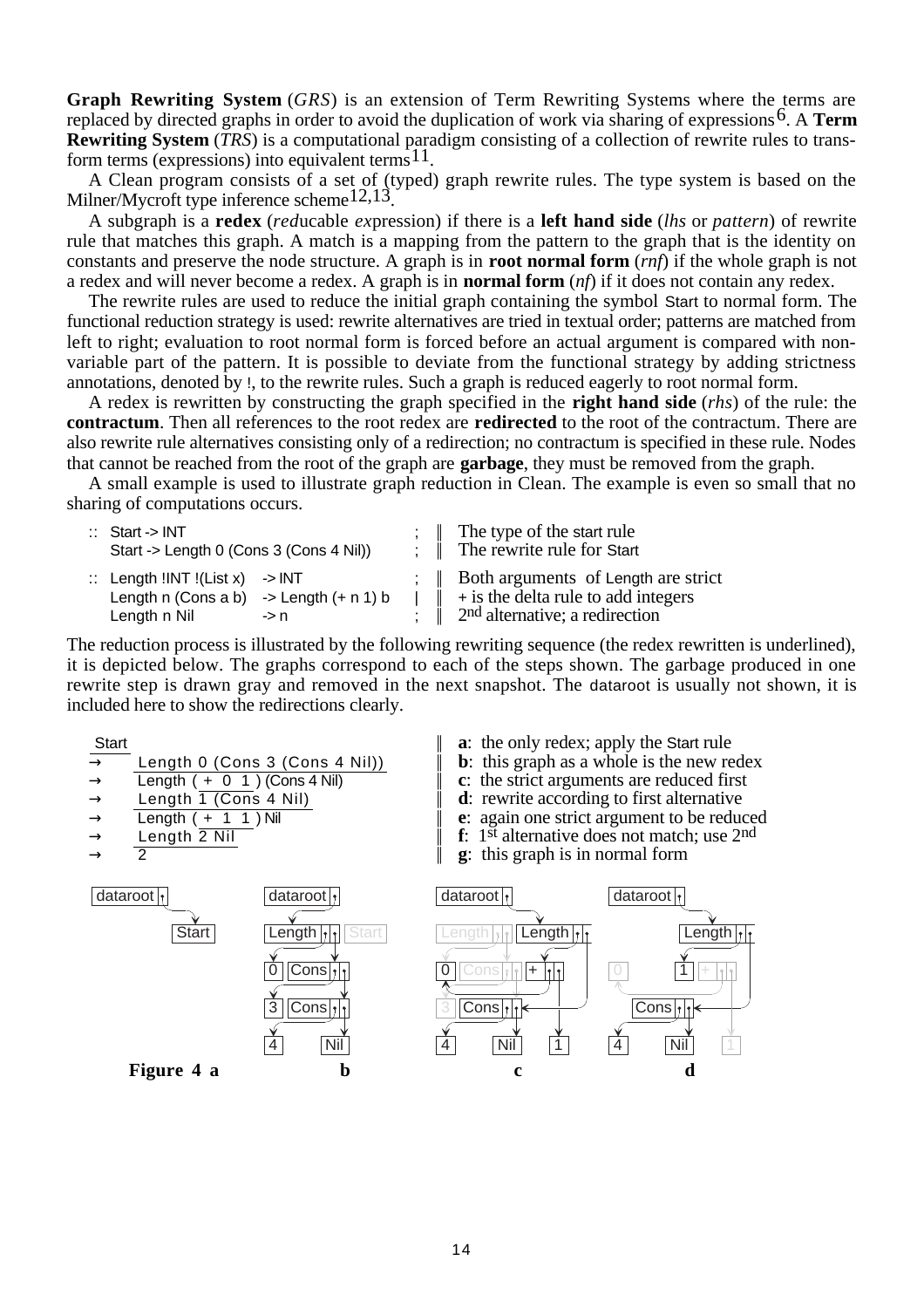

# **4.2 Overview of the ABC-machine**

The main part of the instruction set of the ABC-machine is designed to conveniently express graph rewriting. When this instruction set is mapped on a traditional concrete machine the resulting code will be executed relatively slowly, since present-day architectures are not at all designed for graph rewriting. A graph structure is not directly available on these architectures, but it has to be represented by some data structure. The modification of the graph will lead to complex memory management problems, involving garbage collection. For many simple calculations the use of graphs is not effective. This observation has triggered the introduction of the second part of the abstract machine. This part is an abstraction from a traditional stack-based architecture. To obtain an efficient program these fast instructions are used and graph rewriting is avoided whenever possible!

The ABC-machine consists of the following components:

- the *A(rgument)-stack* used to indicate the actual arguments in the graph store;
- the *B(asic value)-stack* used to hold and manipulate basic values efficiently;
- the *C(ontrol)-stack* to remember return addresses;
- the *graph store* containing the graph which is rewritten;
- the *descriptor store* containing information about symbols in the rewrite system;
- the *program counter* indicating the instruction to be executed, this is an address in the program store;
- the *program store* containing the instruction sequence to be executed;
- an *i(nput)-o(utput) channel* to enable interaction with the world.

This machine can be depicted as shown in figure 3.



**Figure 3.** The ABC-machine.

# **4.3 The state of the ABC-machine**

All components mentioned in the description above are part of the state of the ABCmachine. For convience the parts forming the traditional memory are grouped together in the tuple memory. The order of components is chosen to be similar to the components of Mac-1 discussed above as much as possible.

state  $=$   $=$  (pc, astack, bstack, cstack, memory) memory  $=$  (graphstore, descstore, programstore, io)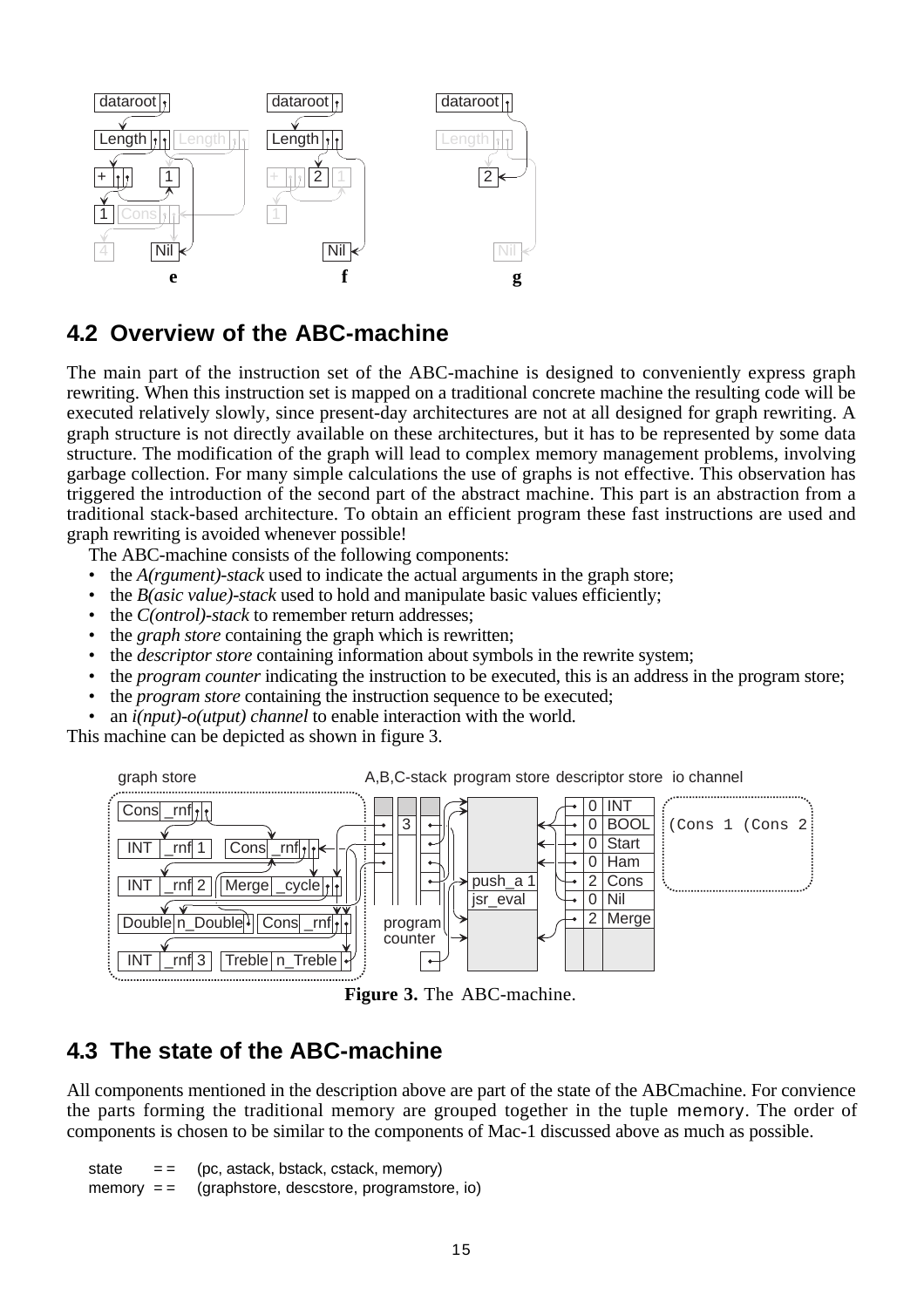# **4.4 The micro-instruction set of the ABC-machine**

The components of the ABC-machine are abstract data-types. They are sufficiently specified by the operations defined on them. The Miranda implementation of the micro-instructions is not presented here. These Miranda definitions specify the semantics of the micro-instructions, on the other hand they suggest too much a specific implementation.

The following type synonyms are used to increase the clarity of the type definitions. The type nat stands for natural numbers including zero, it is represented by Miranda numbers (num).

| arity                  | $=$ $=$ | nat |                                             |
|------------------------|---------|-----|---------------------------------------------|
| a_dst                  | $=$ $=$ | nat | the index of the destination on the A-stack |
| a src                  | $=$ $=$ | nat | the index of the source on the A-stack      |
| b dst                  | $=$ $=$ | nat | the index of the destination on the B-stack |
| $b$ src $=$            |         | nat | the index of the source on the B-stack      |
| $C_Src =$              |         | nat | the index of the source on the C-stack      |
| $nr_{\text{args}}$ = = |         | nat | the number of arguments involved            |
| $arg_nr ==$            |         | nat | the number of the argument involved         |

The complete micro-instruction set of the ABC-machine is listed in appendix 2. In this section only an overview of the kind of micro-instructions available is give.

#### **The program counter**

Since the ABC-machine has an imperative nature it has a locus of control; the **program counter**. The program counter contains the instr-id of the next instruction to be executed.

There are micro-instructions provided to initiate the program counter (points to the first instruction of the program) and to change it.

### **The A-stack**

The **A-stack** contains node-id's; references to nodes stored in the graph store. It is used to access the actual arguments and the result of the rewrite rule executed. The top of the stack has index 0 (as is the case for the other stacks).

#### **The B-stack**

If the calculation of a simple numerical value would be done by building nodes, performing redirections and the like, it is obvious that an efficient implementation cannot be achieved on traditional hardware that has no support for these kind of actions whatsoever. On a traditional machine simple calculations are performed on a stack using only a couple of simple instructions. In order to obtain the desired behaviour for these calculations, the ABC-machine is equipped with a stack to hold basic values.

The **B-stack** contains basic values like integers and booleans. Such values are stored untagged on the B-stack. This means that it is impossible to determine the type of the elements of the B-stack.

Beside the updating micro-instructions there are micro-instructions defined to perform computations with the basic values stored on the B-stack. Usually, the arguments are on top of the B-stack and are replaced by the result of the operation. A typical example is:

bs\_addi :: bstack -> bstack

### **The C-stack**

The control stack (**C-stack**) is used to implement nested subroutines on the abstract machine. The program counter can be stored and recovered from the C-stack.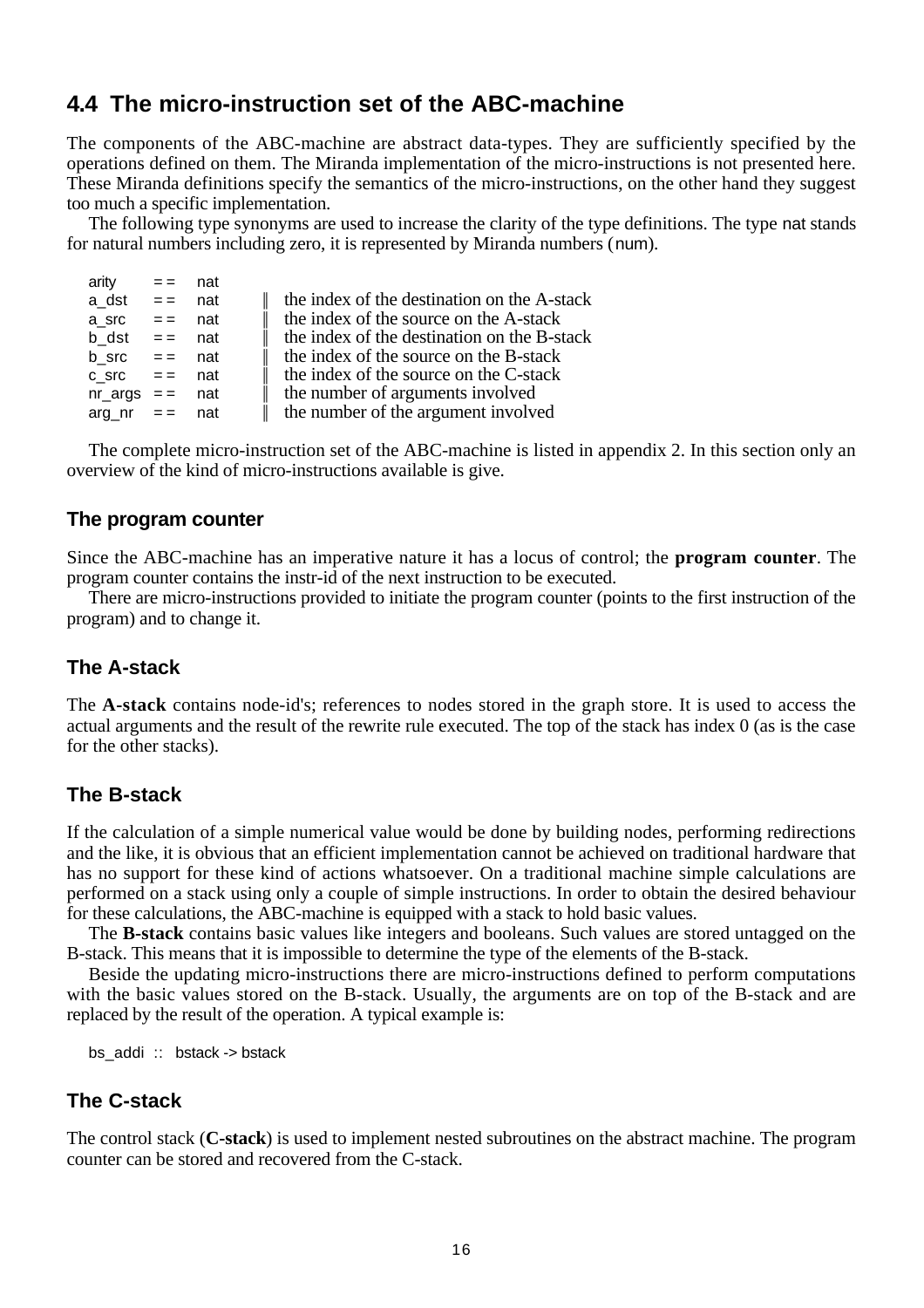#### **The graph store**

The graph in the **graph store** is basically a Clean-like graph. It is composed of **nodes**. Each node is labelled with a unique identification, a **node-id**.

Each node contains a **descriptor identification** (descid) instead of a symbol. This is an entry in the descriptor store indicating the symbol. Furthermore, a node contains a sequence of node-id's representing the arguments. Instead of a descid and arguments a node can also contain a basic value like an integer or boolean. To reduce the number of definitions only integers are considered, so booleans, characters, reals and strings are not treated here.

The graph in the graph store will be examined by the program which tries to reduce the graph to normal form. For this purpose it is convenient that additional information is stored in the nodes of the graph. A node contains a **context**; the instr-id (instruction identification) referring to the first instruction of an instruction sequence. This ABC-instruction sequence will reduce the corresponding node to root normal form when it is executed. The instr-id stored in a node can be changed during reduction for markings of the node. This is used to determine at run-time that a node is already under reduction.

The micro-instructions show that the graph store deals with variable sized nodes. Overwriting a previously created node with new values is always possible.

#### **The descriptor store**

The ABC-machine is a piece of memory where symbol descriptors are stored. This **descriptor store** contains information about the symbols used in the rewrite system. Given the descriptor identification, **descid**, a descriptor can be taken from the descriptor store. This store can be initiated by passing a list of descriptors to the ds\_init micro instruction.

The descriptor contains information of the associated symbol; its arity, the start address of the reduction code and the name of the symbol. Information can be retrieved from the descriptor by the corresponding micro-instructions.

#### **The program store**

The ABC-machine contains a sequence of machine instructions representing the reduction algorithm: the **program**. This program will rewrite the initial graph to its normal form according to the annotated functional strategy (see below). In contradiction to Mac-1 the elements from this store are only used as instruction, this implies that it is not needed nor wanted to store the instructions in some encoded form. In the Mac-1 each memory word can be interpreted as eithre a number or an instruction.

Each instruction has a unique identification: the **instr-id**, in order to be indicated as the current instruction by the program counter. A program cannot change during execution, it is loaded in the machine when the machine is booted.

#### **The input-output channel**

The abstract machine furthermore contains an **input-output** channel used to describe the result of the reduction visible for the outside world. On the output channel strings can be printed. These strings are appended to the existing output channel.

## **4.5 The instruction set of the ABC-machine**

Each machine instruction of the ABC-machine is defined in terms of the micro-instructions. An instruction consists of an instruction identifier and zero or more operands. Not all instructions are shown in this section. The specification in terms of micro-instructions is only given for the most important instructions. For some other instructions only the type and an informal explanation is given. A precise definition of all machine instructions is given in  $2,7$ .

The instructions are classified according to their main purpose:

• graph manipulation;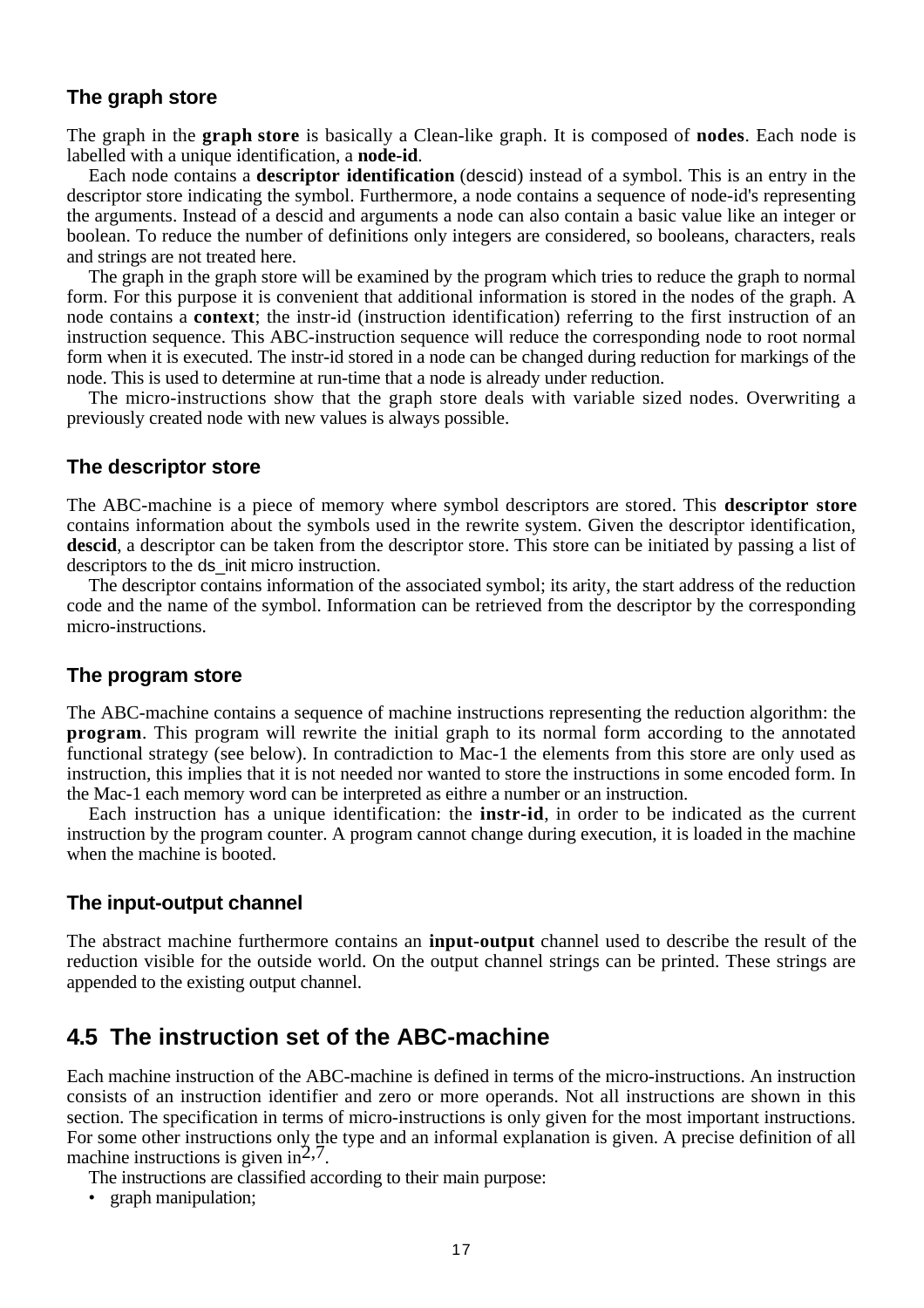- retrieving information from a node:
- manipulating the A-stack;
- manipulating the B-stack:
- changing the flow of control;
- generating output.

#### **Graph manipulation**

There is only one instruction to create a new node in the graph store. Several instructions can be used to change the contents of existing nodes. All instructions for graph manipulation (with exception of the instruction create) have as operand an offset in the A-stack, to find the node-id of the node to manipulate.

The instruction create creates a new empty node in the graph store, the node-id of the new node is pushed on the A-stack.

create (pc, as, bs, cs, (gs, ds, ps, io))  $=$  (pc, as', bs, cs, (gs', ds, ps, io)) where  $as' = as$  push nodeid as (gs', nodeid) = gs\_newnode gs

The most elaborated instruction to update the contents of a node is fill. The arguments of the node are taken from the A-stack; the first argument is the top of the A-stack.

fill desc nr\_args instrid a\_dst (pc, as, bs, cs, (gs, ds, ps, io))  $=$  (pc, as', bs, cs, (gs', ds, ps, io)) where  $as' = as\_popn nr\_args$  as gs' = gs\_update nodeid (n\_fill desc instrid args) gs  $nodeid = as.get a_dst$  as  $args = as\_topn nr\_args as$ 

Other instructions to change the contents of an existing node are:

| fill a    | $\therefore$ a_src -> a_dst -> instruction   | the copy node instruction;                                    |
|-----------|----------------------------------------------|---------------------------------------------------------------|
| filli     | $\therefore$ int -> a dst -> instruction     | fills the node with the given integer;                        |
| filli b   | $\therefore$ b src -> a dst -> instruction   | $\parallel$ fills with the integer at given depth on B-stack; |
| set entry | $\therefore$ instrid -> a_dst -> instruction | changes the reduction context of the node;                    |

Building a node in the graph store always involves two instructions: a create, which leaves a node-id on the A-stack and one of the fill instructions.

Example: to create the graph Cons 1 Nil, the following instruction sequence can be used. Assume that "\_rnf" indicates some ABC-instruction sequence, probably just containing a rtn instruction since the newly created nodes are already in root normal form. The descriptor-id's of Nil and Cons are indicated by "Nil" and "Cons". This code fragment is written in the ABC-assembly language introduced below.

| Create |                   |  | node for Cons                             |
|--------|-------------------|--|-------------------------------------------|
| Create |                   |  | node for Nil; 2 <sup>nd</sup> arg of Cons |
| Fill   | "Nil" 0 " rnf" 0  |  | fill node just created                    |
| Create |                   |  | node for 1; 1 <sup>st</sup> arg of Cons   |
| Filli  | 1 በ               |  | fill node just created with the integer 1 |
| Fill   | "Cons" 2 " rnf" 2 |  | fill Cons node                            |
|        |                   |  |                                           |

#### **Retrieving information from a node**

The information retrieved form a node is pushed on one of the stacks or stored in the program counter. The node-id of the node is found at the indicated depth on the A-stack. There are also instructions to test whether the contents of a node has the given value.

push args a src arity nr args (pc, as, bs, cs, mem)  $=$  (pc, as', bs, cs, mem) where  $as' = as$  pushn args as args  $=$  n nargs (gs get nodeid (mem gs mem)) nr args arity nodeid = as get a src as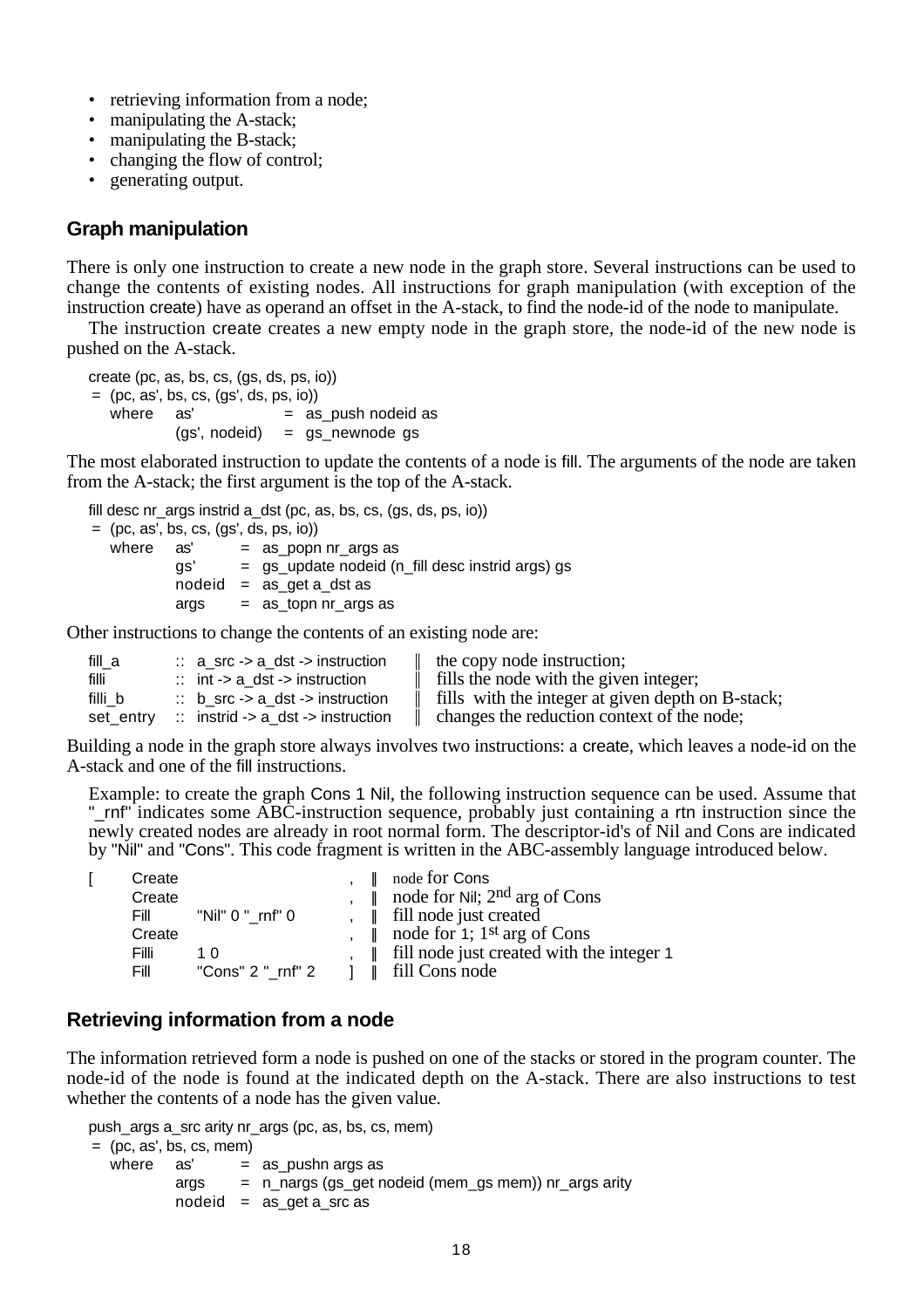pushi a a src (pc, as, bs, cs, mem)  $=$  (pc, as, bs', cs, mem) where bs' = bs\_pushi int bs  $int = n_i (gs\_get \text{ nodeid} (\text{mem\_gs \text{ mem}}))$ nodeid = as get a src as eqi a int a src (pc, as, bs, cs, mem)  $=$  (pc, as, bs', cs, mem) where  $bs' = bs$  pushb equal bs equal = n eq i (gs get nodeid (mem gs mem)) int nodeid = as get a src as eq desc arity descid arity a src (pc, as, bs, cs, mem)  $=$  (pc, as, bs', cs, mem) where  $bs' = bs$  pushb equal bs equal =  $(n$  eq descid node descid) &  $(n$  eq arity node arity)  $node = \text{as} \text{get} \text{node}$  (mem\_qs mem) nodeid = as get a src as

### **Manipulating the A-stack**

The A-stack is used to access the nodes involved in a rewriting. Via push instructions new node-id's can be pushed on the stack. In addition the following instructions are provided to manipulate the A-stack:

```
pop a nr args (pc, as, bs, cs, mem)
= (pc, as', bs, cs, mem)
  where as' = aspopn nr args aspush a a src (pc, as, bs, cs, mem)
= (pc, as', bs, cs, mem)
  where as' = as push nodeid as
           nodeid = as\_get a\_src asupdate_a a_src a_dst (pc, as, bs, cs, mem)
= (pc, as', bs, cs, mem)
  where as' = as\_update a\_dst \text{ node} as
           nodeid = as\_get a\_src as
```
### **Manipulating the B-stack**

For the B-stack the same stack handling instructions as for the A-stack are defined:

pop b :: nr\_args -> instruction push b :: b\_src -> instruction update\_b :: b\_src -> b\_dst -> instruction pushi :: int -> instruction

There are also instructions to manipulate the basic values on this stack. A typical example is:

```
addi (pc, as, bs, cs, mem)
= (pc, as, bs', cs, mem)
  where bs' = bs addi bs
```
There are many more instructions to do arithmetic, they all follow the same scheme as the addi instruction presented here. They are not listed here for reasons of brevity.

### **Changing the flow of control**

The control flow has to be realized by manipulating the program counter. These jumps are unconditional, or directed by the boolean value on top of the B-stack.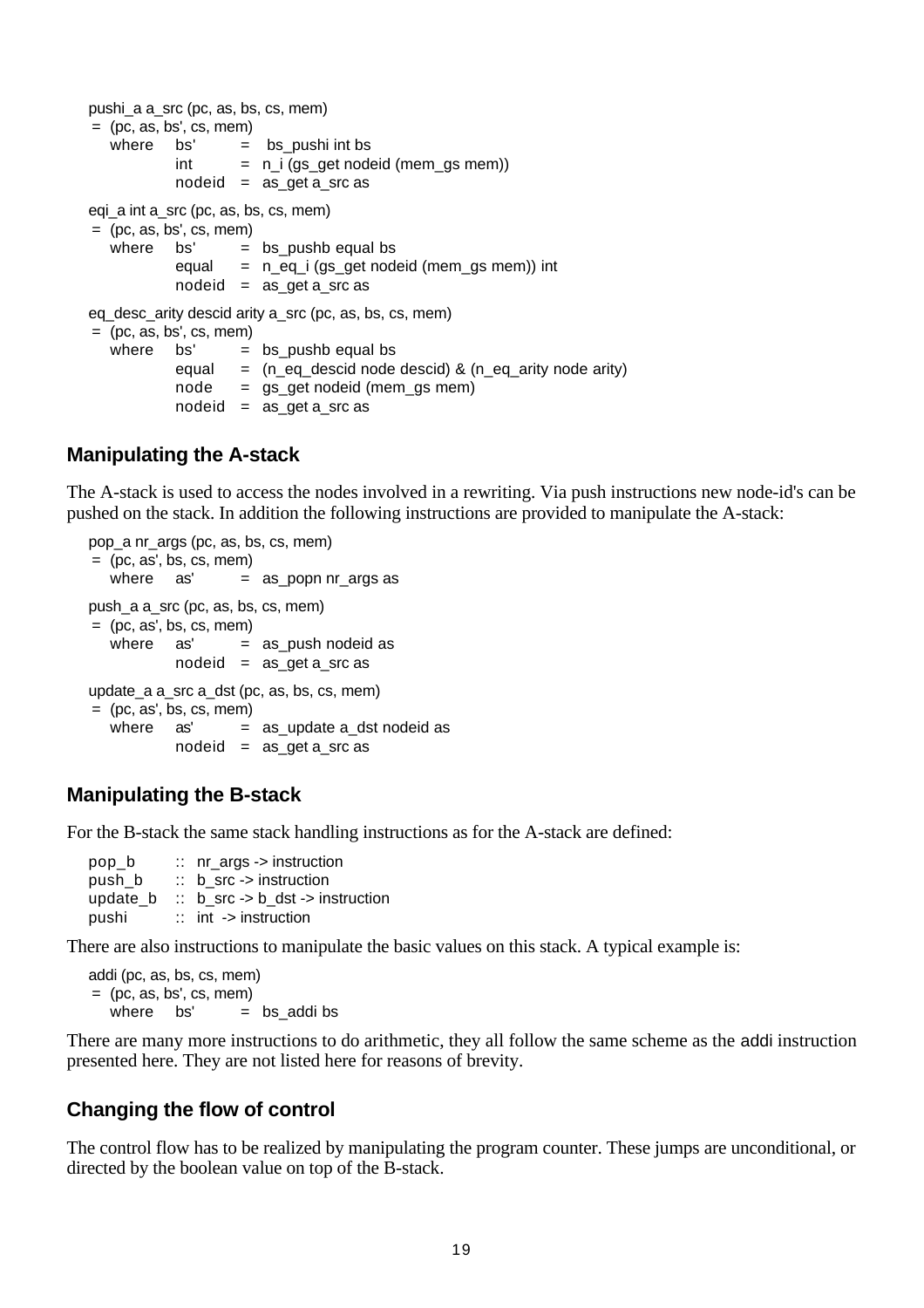```
imp address (pc, as, bs, cs, mem)
= (pc', as, bs, cs, mem)
  where pc' = addressimp false address (pc, as, bs, cs, mem)
= (pc', as, bs', cs, mem)
  where pc' = pc, if bs_getb 0 bs
                  = address , otherwise
          bs' = bs popn 1 bs
```
When a jsr (jump to subroutine) instruction is executed, the current value of the program counter is stored on the C-stack, a rtn instruction will restore the program counter and pop the return address from the C-stack.

```
jsr address (pc, as, bs, cs, mem)
= (pc', as, bs, cs', mem)
  where pc' = address
          cs' = cs push pc csrtn (pc, as, bs, cs, mem)
= (pc', as, bs, cs', mem)
  where pc' = cs det 0 cs
          cs' = cs\_popn 1 cs
```
A jsr\_eval instruction will start the execution of the code addressed in the node referenced by the top of the A-stack, the return address is saved on the C-stack. Hence, it performs a jsr to the address stored in the node. By convention, executing this instruction sequence will reduce the node to its root normal form.

```
isr_eval (pc, as, bs, cs, mem)
= (pc', as, bs, cs', mem)
  where pc' = n entry (gs_get nodeid (mem_gs mem))
          nodeid = as.get 0 ascs' = cs push pc cs
```
### **Generating output**

To show the result of the reduction there are print instructions. These instructions append strings to the output channel.

```
print string (pc, as, bs, cs, (gs, ds, ps, io))
= (pc, as, bs, cs, (gs, ds, ps, io'))
   where \omega' = i\omega print string io
print_symbol a_src (pc, as, bs, cs, (gs, ds, ps, io))
= (pc, as, bs, cs, (gs, ds, ps, io'))
   where \omega' = i\omega-print string io
            node = gs\_get (as\_get a\_src as) gs
            string = symbol_to_string node desc
            desc = ds_get (n_descid node) d
```
# **4.6 Execution of ABC-programs**

To run the ABC-machine described here, the instructions must be applied to the state of the machine. Once started the machine must continue to execute instructions until the halt instruction is executed. While the machine is running, the current instruction is fetched and applied to the present state continuously.

### **The instruction cycle**

The instruction fetch cycle recursively fetches the current instruction out of the program and applies it on the current state. The fetching (and hence the machine) stops when the program counter indicates that a halt instruction is executed.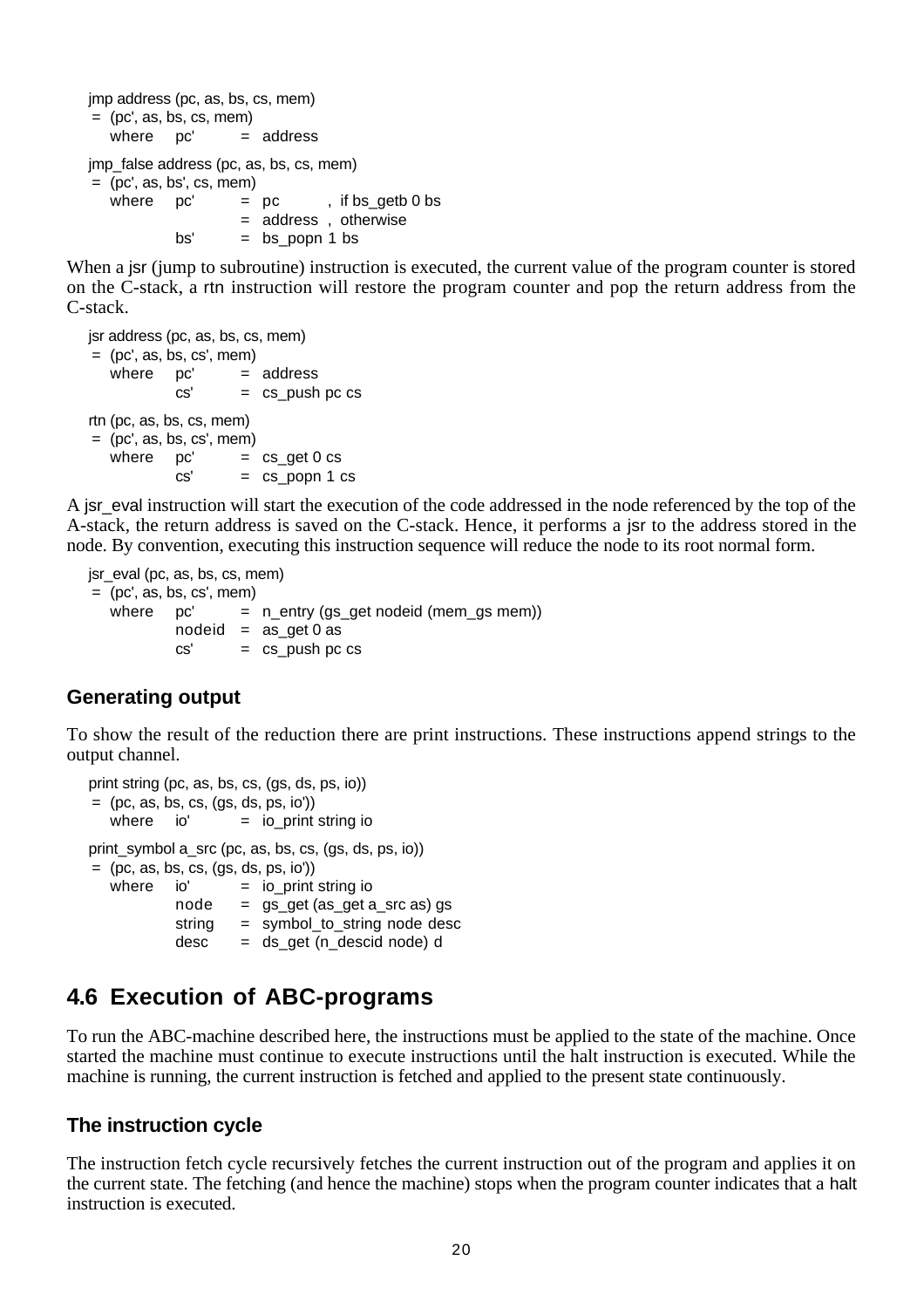```
instruction cycle :: state -> state
instruction cycle (pc, as, bs, cs, mem)
= (pc, as, bs, cs, mem) , if pc_end pc
= instruction cycle (currinstr (pc, as, bs, cs, mem)) , otherwise
  where pc' = pc next pc
          currinstr = ps get pc (mem ps mem)
```
### **Booting the machine**

Before it is possible to run the machine, the machine is loaded with the initial state (booted). The program and descriptors must be supplied as argument to the boot function. All parts of the machine are initiated by the corresponding init micro-instructions. The machine starts evaluating the program on the first instruction.

```
boot :: ([instruction], [desc]) -> state
boot (program, descriptors)
= (pc, as, bs, cs, (gs, ds, ps, io))
   where pc = pc_init
           as = as initbs = bs init
           cs = cs init
            \text{qs} = \text{qs} init
            ps = ps_init program
            io = io_init
            ds = ds_init descriptors
```
# **4.7 Graph rewriting on the ABC-machine**

In this section an informal description of graph rewriting on the ABC-machine is given. The functional strategy and the rewrite algorithm are combined into a single piece of ABC-code for every rewrite rule  $2,14$ . Associated with each rewrite rule there is a sequence of ABC-instructions which reduce a node in the graph to its root normal form. Using the functional strategy a node must be reduced to rnf, as soon as rewriting is initiated.

A graph reduction program in the ABC-machine consists of:

- rule dependent code to reduce a redex to its rnf according to the functional strategy;
- code for the predefined rules (delta rules like + etc.);
- a **run-time system**: a fixed piece of code that initiates the reduction of the Start rule to normal form and prints the reduct.

For each Clean rule there is ABC-code to:

- prepare the arguments, i.e. construct a stack frame as expected by the code for the rule alternatives;
- match and rewrite according each rule alternative;
- handle the situation that none of the rule alternatives is applicable. Code according to an additional rule alternative is generated for this purpose.

These pieces of code and their **calling conventions** (the interface between caller and callee) will be illustrated below. Arguments and results can be passed among functions in the graph, on the A-stack and on the B-stack. It is more efficient to handle references to object on the A-stack instead of in nodes of the graph: the references are directly available on the stack. When appropriate it is even more efficient to pass objects on the B-stack: the objects themselves are handled instead of references to nodes containing the objects.

The overall assumption is that once initiated the reduction of a graph continues until it is in rnf. Each rule alternative expects an A-stack frame containing a reference to the redex currently reduced and the node-id's of all arguments. The reference to the first argument is on top of the stack.

## **ABC-assembler**

References to instructions are made by the address of the instruction within the program. This is fine for the ABC-machine and close to reality in a concrete machine, but cumbersome to read and write for human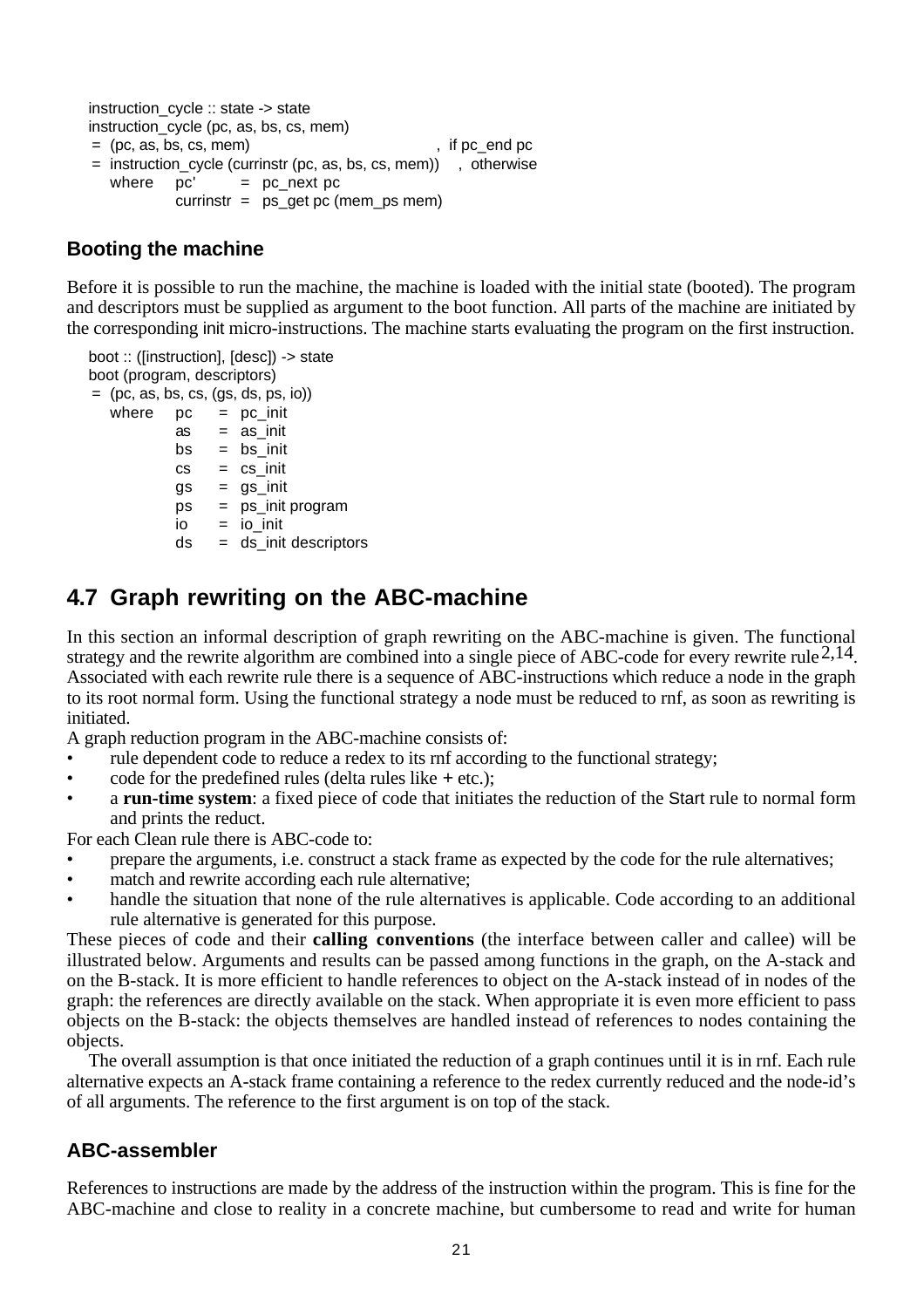beings. To make ABC-programs better understandable an assembler level is introduced allowing the uses of symbloic names. Assembler statements can be mapped directly to instructions, but the assembler uses labels instead of addresses. A program in ABC-assembler is represented by a Miranda data structure containing a constructor for each instruction and additional constructors to store labels and descriptors.

|                | $assember = [statement]$                   |  |
|----------------|--------------------------------------------|--|
| statement      |                                            |  |
| $\equiv$ Label | label                                      |  |
|                | Descriptor desc_label red_label arity name |  |
| Fill           | label nr_args label a_dst                  |  |
| Jmp            | label                                      |  |
| etc            |                                            |  |
|                |                                            |  |

## **Translating Clean to ABC-Code**

The translations are described by a set of functions transforming a data structure representing a Clean program to ABC-assembler introduced above. Such a data structure is called an **abstract syntax tree** (AST). An AST is much easier to handle than concrete syntax. Moreover, the type system of the description language guarantees that only proper syntax trees are possible. The translation from Clean to ABC-code is illustrated by an example, it is formally specified the functional programming language Miranda in $2,7$ .

The goal of the translation is, of course, to transform Clean programs to equivalent and efficient ABCprograms. Since ABC-code is translated to (or interpreted by) various concrete machines it is not possible assign execution times to the instructions, hence it is impossible to develop an optimum compilation scheme.

To increase the performance of the generated code some deviations of the operational semantics of Clean<sup>8</sup> are made. Although Clean graphs are mapped directly to graphs in the graph store of the ABCmachine this store is not updated after every rewrite step. During the rewriting the information is stored on the stacks and (implicit) in the instruction sequence executed. The performance of ABC-programs heavily manipulating the graph store for simple computations will be low compared to ABC-code that employ the B-stack whenever appropriate. One of the ways to use the B-stack is outlined.

### **Example of the rewriting process**

As example the rewrite rule length, introduced above, is considered. The ABC-program generated by the specification<sup>2</sup> is given below. The B-stack is not used to pass arguments in this code.

|             | Descriptor            |            |  |                                              |
|-------------|-----------------------|------------|--|----------------------------------------------|
| "Length"    | "a_Length" 2 "Length" |            |  | The descriptor for the symbol Length         |
|             | Label                 |            |  | The node entry: top of stack indicates redex |
| "n_Length", | Set_entry             | "_cycle" 0 |  | Mark node to detect cyclic computations      |
|             | Push_args             | 022        |  | Push the arguments on the A-stack            |
|             | Label                 |            |  | The apply entry: reduce the strict arguments |
| "a_Length", | Jsr eval              |            |  | Reduce first argument to rnf                 |
|             | Push a                |            |  | Copy second argument to top of stack         |
|             | Jsr eval              |            |  | Reduce it to rnf                             |
|             | Pop_a                 |            |  | Pop duplicated second argument               |
|             |                       |            |  |                                              |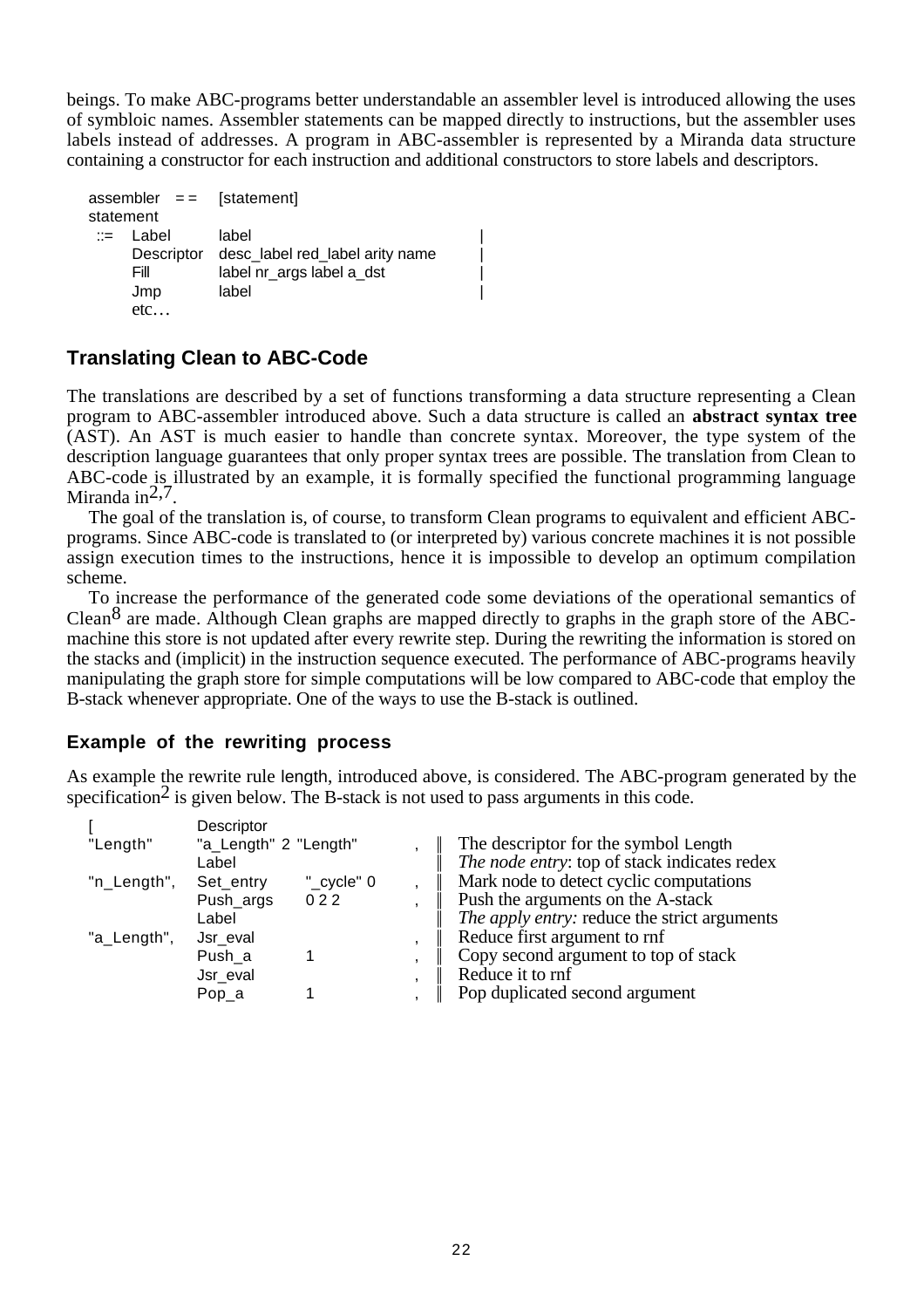|            | Label                    |              |                          | Entry for first rule alternative                  |
|------------|--------------------------|--------------|--------------------------|---------------------------------------------------|
| "Length1", | Eq_desc_arity "Cons" 2 1 |              | $\overline{ }$           | Match second argument                             |
|            | Jmp_false                | "Length2"    |                          | Continue with next alternative if match fails     |
|            | Push_args                | 122          |                          | Push sub-arguments;                               |
|            | Push_a                   | 1            |                          | <i>Rewrite according alternative 1; Push b</i>    |
|            | Jsr_eval                 |              | $\cdot$                  | Reduce it                                         |
|            | Create                   |              | $\overline{\phantom{a}}$ | Node for result of $+ n 1$                        |
|            | Create                   |              | $\overline{ }$           | Node for 1                                        |
|            | Filli                    | 10           |                          | Fill this node                                    |
|            | Push_a                   | 5            | $\overline{ }$           | Push n. It is known to be a rnf                   |
|            | Jsr                      | $"+1"$       | $\cdot$                  | Reduction of $+ n 1$                              |
|            | Update_a                 | 15           | $\overline{ }$           | Adapt stack frame for call of Length              |
|            | Update_a                 | 04           | $\overline{ }$           |                                                   |
|            | $Pop_a$                  | 4            | $\overline{ }$           | Remove old (sub-)arguments                        |
|            | Jmp                      | "Length1"    |                          | Continue with alternative 1 of Length             |
|            | Label                    |              |                          | Entry for second rule alternative                 |
| "Length2", | Eq_desc_arity "Nil" 0 1  |              | $\overline{ }$           | Match argument                                    |
|            | Jmp_false                | "Length3"    | $\overline{ }$           | Continue with next alternative if match fails     |
|            | Fill_a                   | 02           | $\overline{ }$           | <i>Rewrite according alternative 2; copy node</i> |
|            | $Pop_a$                  | 2            | $\overline{ }$           | Remove arguments from stack                       |
|            | Rtn                      |              |                          | Rnf reached                                       |
|            | Label                    |              |                          | Generated entry for additional alternative        |
| "Length3", | Jmp                      | "type_error" |                          | This must be a type error!                        |

In the figures below several snapshots of the ABC-machine state are shown during the reduction of a graph according to the code for the rewrite rule Length. A node is drawn grey until its contents is determined by the ABC-program.



- **a**: Initial state at node entry. The state in this figure corresponds to Fig 4.b
- **b**: State at first rewrite alternative entry.
- **c**: After successful match of first rule alternative.<br>**d**: Reduction according the first rule alternative.
- Reduction according the first rule alternative. First, the last strict argument is reduced. The state before calling  $+1$  to reduce first strict argument is shown. The state corresponds to Fig 4.c.



- **e**: State returned by +1. Corresponds to Fig 4.d.<br>**f**: State before calling Length 1 recursively. State
- *State before calling Length1 recursively. State corresponding to Fig 4.e.*
- **g**: State before last call of Length1. Corresponds to Fig 4.f.<br> **h**: State of ABC-machine after reaching the rnf. Correspond
- State of ABC-machine after reaching the rnf. Corresponds to Fig 4.g.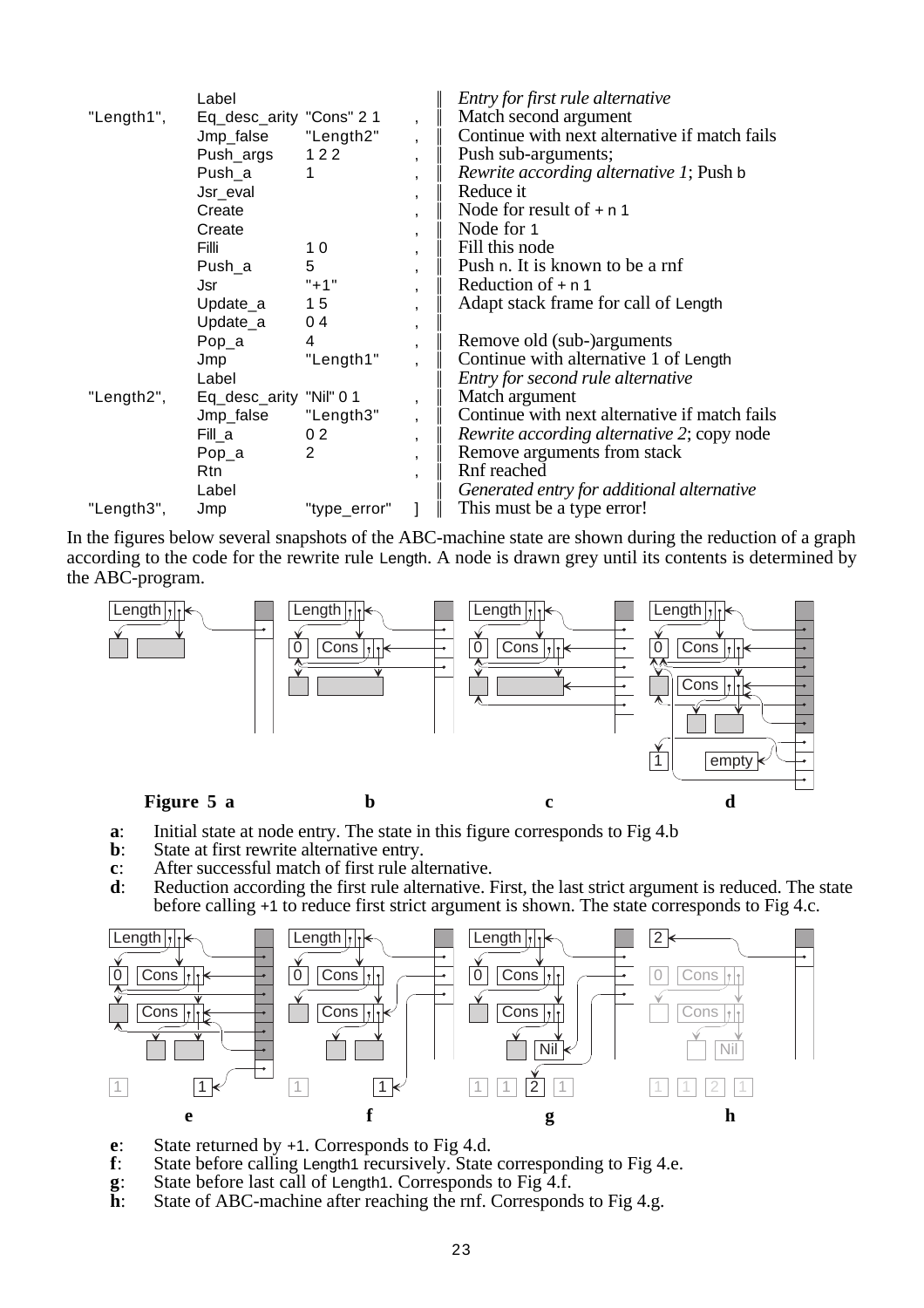### **Optimizations**

The code generated by the basic compilation scheme can be improved at many points. The most important improvement is to use the B-stack instead of nodes to pass basic values between functions. The use of the B-stack is described informally and illustrated with an example.

#### **The extended compilation scheme using the B-stack**

Basic values are manipulated always on the B-stack in the ABC-machine. Every computation involving basic values requires the transportation of the values from the graph to the B-stack and the shipment of the result back to a node in the graph store. When the result is used again as argument in another computation there is much data transportation. To reduce the unnecessary movement of data, the compilation scheme must be changed such that basic values stay on the B-stack as much as possible.

To achieve this, the calling conventions for the rewrite alternatives are changed: strict arguments of a basic type are passed on the B-stack and the result of a reduction is left on the B-stack when it is of a basic type. The complexity of the code generation is increased significantly by this new calling convention. Arguments and results must be moved to the desired place at every occurrence. This is not difficult, but involves an elaborate case analysis.

#### **An example of the use of the B-stack**

To show the effect of using the B-stack snapshots of the reduction process corresponding to the pictures above are shown. Both arguments are strict. The first argument is also a basic value. So, it will be passed on the B-stack instead of as an address in the graph on the A-stack. The result will also be passed on the B-stack by the rule alternatives. The rewrite entry for + also expects its arguments and leaves its result on the B-stack.



The efficiency gained by this optimized compilation scheme depends on the rules to transform and the implementation of the ABC-machine. The efficiency gain for the length rule given as example using a reasonable implementation<sup>15</sup> is a factor 2.5. Moreover, a lot of garbage collection is prevented. The efficiency gained by prohibiting the garbage collection depends heavily on the circumstances, we have measured an additional garbage collection effort of four times the execution time of the optimized length function.

There are several implementations of the ABC-machine. The specification of the abstract ABC-machine appeared to be a very useful and a valuable definition of the abstract machine.The implementation in C of a parallel ABC-interpreter<sup>15</sup> follows the specification presented here very closely. A state-of-the-art speed is achieved by the translation of ABC-code to MC68000 code for a  $\text{SUN3}/280^{16}$  and Mac II<sup>17</sup>. The number of function calls per second is given by the nfib-number, it is obtained by dividing the reduct of the following program by the execution time.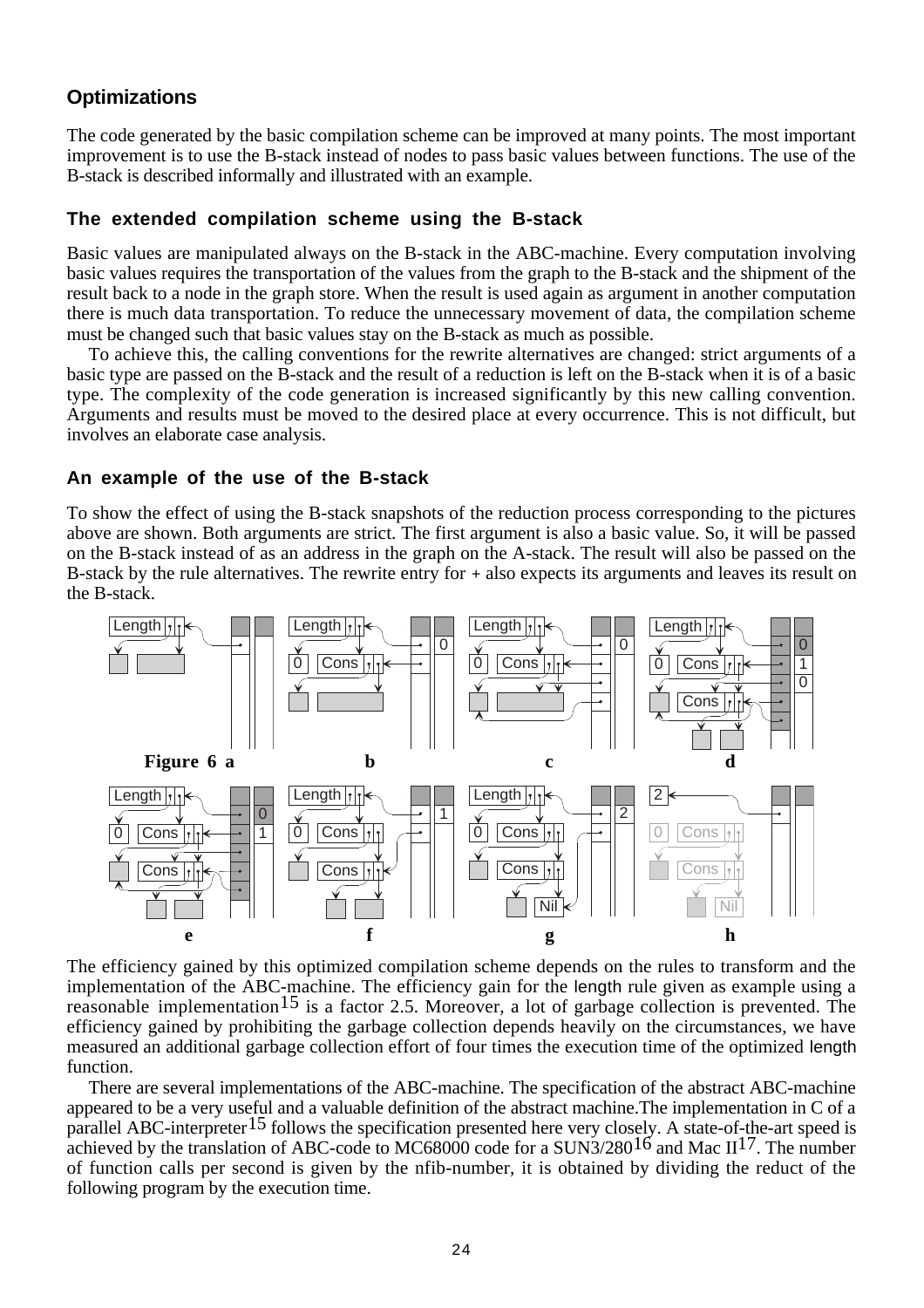Start  $\qquad$  -> Nfib 32 Nfib n  $\rightarrow$  If (< n 2) 1 (++ (+ (Nfib (-- n)) (Nfib (- n 2))) :

This number is just over 1.000.000 on a Mac IIfx showing that the implementation approch follewed here was indeed very successful. **WAT IS HET IN C ??? \*\*\*\***

# **5 Discussion**

This paper shows that functional languages can be used with success as a description formalism for (abstract) machines.

The description of the instruction set of Mac-1 in Miranda is a bit longer than the description given in the original table 1. Nevertheless, a very clear and compact specification is obtained by using this description method. Due to the two level description the operational semantics of each instruction is clearly specified in terms of simple micro-instructions. The micro-instructions are simple access function defining the machine components.

The use of a functional programming language as description formalism has a number of advantages:

- The description can be verified by the compiler for the functional language and has well defined semantics.
- The specification is more complete. For instance, in the functional description of Mac-1 it is clear when the program counter is incremented, and that the incremented program counter is stored on the stack in a call instruction.
- The description serves as a prototype implementation of the machine and is able to execute programs. When programs execute correctly on the prototype, this increases the convidence in the correctness of the description and that the specification given is the one intended.
- The description is more direct. There are no temporary variables needed, as used in the imperative description of the swap instruction. This is an advantages of having an explicit state in the description of the instructions instead of an implicit global state.

It is a pity that Miranda lacks graph rewrite semantics, this limits the use of the specification to trace the execution of programs.

The abstract machine specification of the ABC-machine presented here has successfully been used in a large software project as prototype implementation and it appeared to be an useful definition for the actual implementation. It appeared to be easy to add some instructions and to experiment with slightly different instruction sets. The development of this specification was forcing a well structured design and the development time was spent on designing the machine instead of solving problems with its specification.

It appears to be valuable that the specification of compilation scheme to translate Clean to ABCassembler is executable; the generated code can be observed and executed. Execution serves as a test for the specification. Due to its complex nature it is very hard to verify its correctness otherwise. The prototype has been used to execute Clean programs. Important observations of the dynamically behaviour can and have be obtained in this way. Using these prototypes it is easy to glance at the code generated and to observe the consequences of small changes made in the ABC-machine specification.

Implementations of Clean, incorperating the ABC-machine for Apple Macintosh, Sun 3 and Sun 4 and the complete specification of the ABC-machine can be obtained by anonymeous ftp from clean@cs.kun.nl (131.174.33.1).

#### **References**

- 1 D.A. Turner, Miranda: A non-strict functional language with polymorphic types. Proc. of the conference on Functional Programming Languages and Computer Architecture, *Springer LNCS* **201**. 1 - 16. 1985.
- 2 P.W.M. Koopman, *Functional programs as executable specifications*. Ph. D. Thesis, University of Nijmegen, The Netherlands. 1990.
- 3 A.S. Tanenbaum, *Structured computer organization*, 2nd ed Prentice-Hall 1984
- 4 H.P. Barendregt *The lambda-calculus, Its Syntax and Semantics* (revised edition). Studies in logic and foundations of mathematics. **103** North-Holland, Amsterdam. 1984.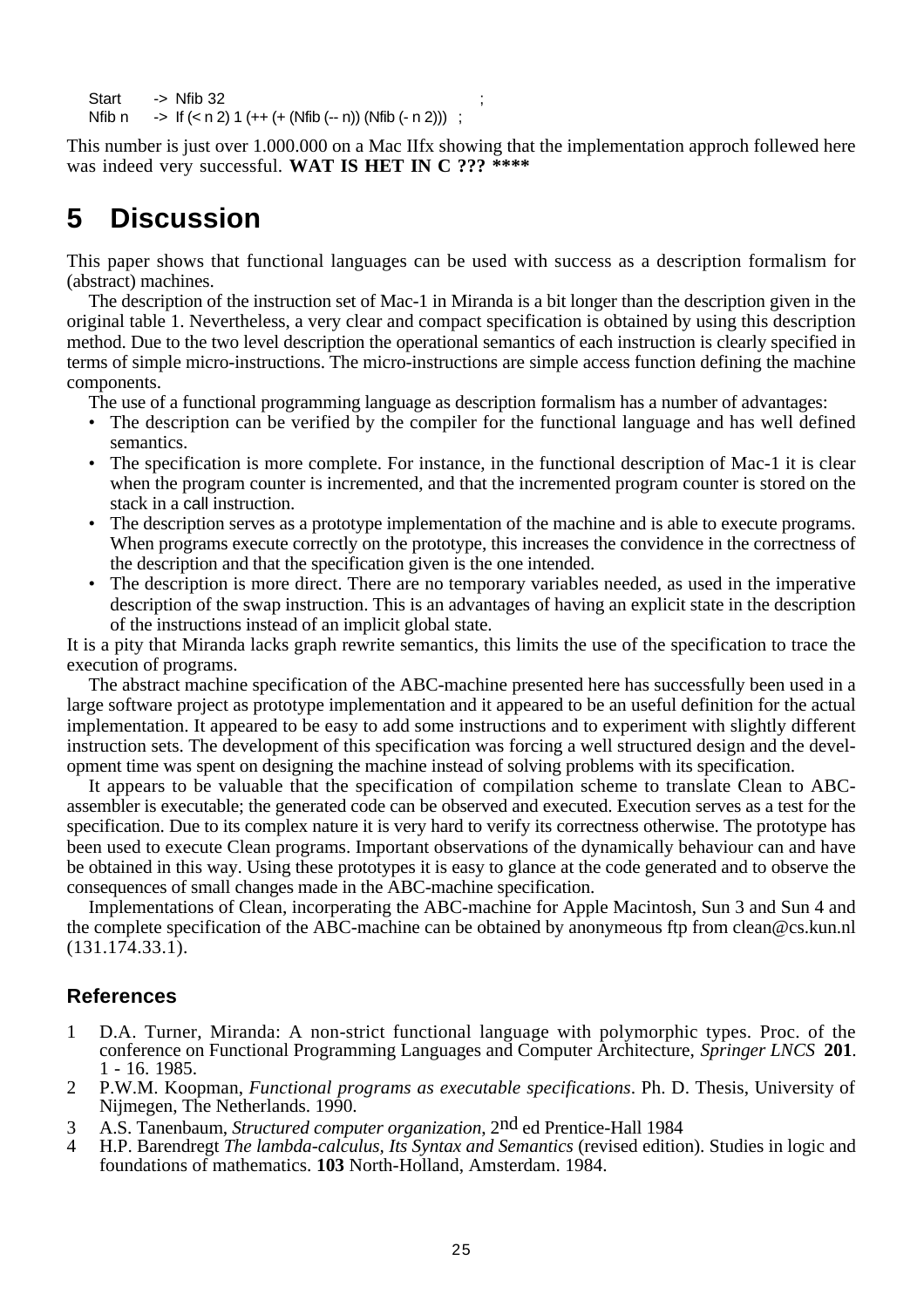- 5 T. Brus, M.C.J.D. van Eekelen, M. van Leer and M.J. Plasmeijer, Clean A Language for Functional Graph Rewriting. Proc. of the Third International Conf. for Functional Prog. Languages and Comp. Architectures (FPCA '87), Portland, Oregon, USA. *Springer LNCS* **274**, 364-384. 1987.
- 6 H.P. Barendregt, M.C.J.D. van Eekelen, J.R.W. Glauert, J.R. Kennaway, M.J. Plasmeijer and M.R. Sleep, Towards an Intermediate Language based on Graph Rewriting. Proc. of Parallel Architectures and Languages Europe (PARLE), part II, Eindhoven, The Netherlands. *Springer LNCS.* **259**. 159- 175. 1987.
- 7 M.J. Plasmeijer and M.C.J.D. van Eekelen, *Functional Programming and Parallel Graph Rewriting*. To appear in 1993 by Addison Wesley. ISBN 0201416638.
- 8 M. C. J. D. van Eekelen, E. G. J. M. H. Nöcker, M. J. Plasmeijer and J. E. W. Smetsers, *Concurrent Clean*. Technical report 89-18, October 1989. University of Nijmegen. The Netherlands.
- 9 P.W.M. Koopman and E.G.J.M.H. Nöcker, *Compiling Functional Languages to Term Graph Rewrite Systems*. Internal Report 88-1, Department of Computer Science, University of Nijmegen, The Netherlands. 1988
- 10 M.C.J.D. van Eekelen, *Parallel Graph Rewriting, Some Contributions to its Theory, its Implementation and its Application*. Ph. D. Thesis, University of Nijmegen, the Netherlands. 1988.
- 11 J.W. Klop, *Term Rewriting systems: a tutorial*. Centre for Mathematics and Computer Science, CWI Amsterdam, The Netherlands. Note CS-N8701. 1987.
- 12 R.A. Milner, Theory of Type Polymorphism in Programming. *Journal of Computer System Sciences*, Vol **17**, no 3. 348 - 375. 1978.
- 13 A. Mycroft, Polymorphic type schemes and recursive definitions. Proc. of the 6th Int Conf on Programming. *Springer LNCS* **167**. 217 - 228. 1984.
- 14 J.E.W. Smetsers, *Compiling Clean to Abstract ABC-Machine Code*. Technical Report 89-20. Department of Computer Science, University of Nijmegen, the Netherlands.1989.
- 15 E.G.J.M.H. Nöcker, *The PABC Simulator v0.5. Implementation Manual*. Technical report no. 89-19, October 1989. Department of Informatics. University of Nijmegen. The Netherlands.
- 16 G.A. Weijers, *ABC-machine implementation Guide*, Technical report University of Nijmegen. To appear in 1990.
- 17 J.C. van Groningen. *Implementing the ABC-machine on MC680X0 based architectures.* M. Sc. thesis. University of Nijmegen. November 1990.
- ?? P.W.M. Koopman bla bla  $\text{CSN'}92$ .<br>?? I.M. Spivey The Z notation: A Refe
- ?? J.M. Spivey. *The Z notation: A Reference Manual*, Hemel Hempstead, Prentice Hall, 1989.
- ?? Th. Johnson. *Compiling lazy functional programming languages*. Dissertation at Chalmers University, Götenborg, Sweden, 1987.
- ?? D.A. Schmidt. *Denotational Semantics, a methodology for language development*. Allyn and Bacon. Boston. 1986.
- ?? M.J.C. Gordon. *The denotational Description of Programming Languages, An Introduction.* Springer-Verlag, New York, 1979.

## **Appendix 1: The micro-instructions of the Mac-1 machine**

The micro-instruction level of the Mac-1 machine is constructed on top of the abstract types mem and word. The signature of these types and an implementation is given in this appendix.

abstype mem with get  $\therefore$  address -> mem -> word update :: address -> word -> mem -> mem store :: program -> mem

To stay close to a concrete machine model the memory is modelled as a list of words with length 4096.

mem == [word]  $get$  address mem  $=$  mem ! addressTOnum address update address word mem  $=$  take n mem  $++$  (word : drop (n+1) mem) where n = addressTOnum address store program  $=$  take ( $2^M2$ ) [instrTOword instr | instr <- program]  $++$  repeat zero) abstype word with add :: word -> word -> word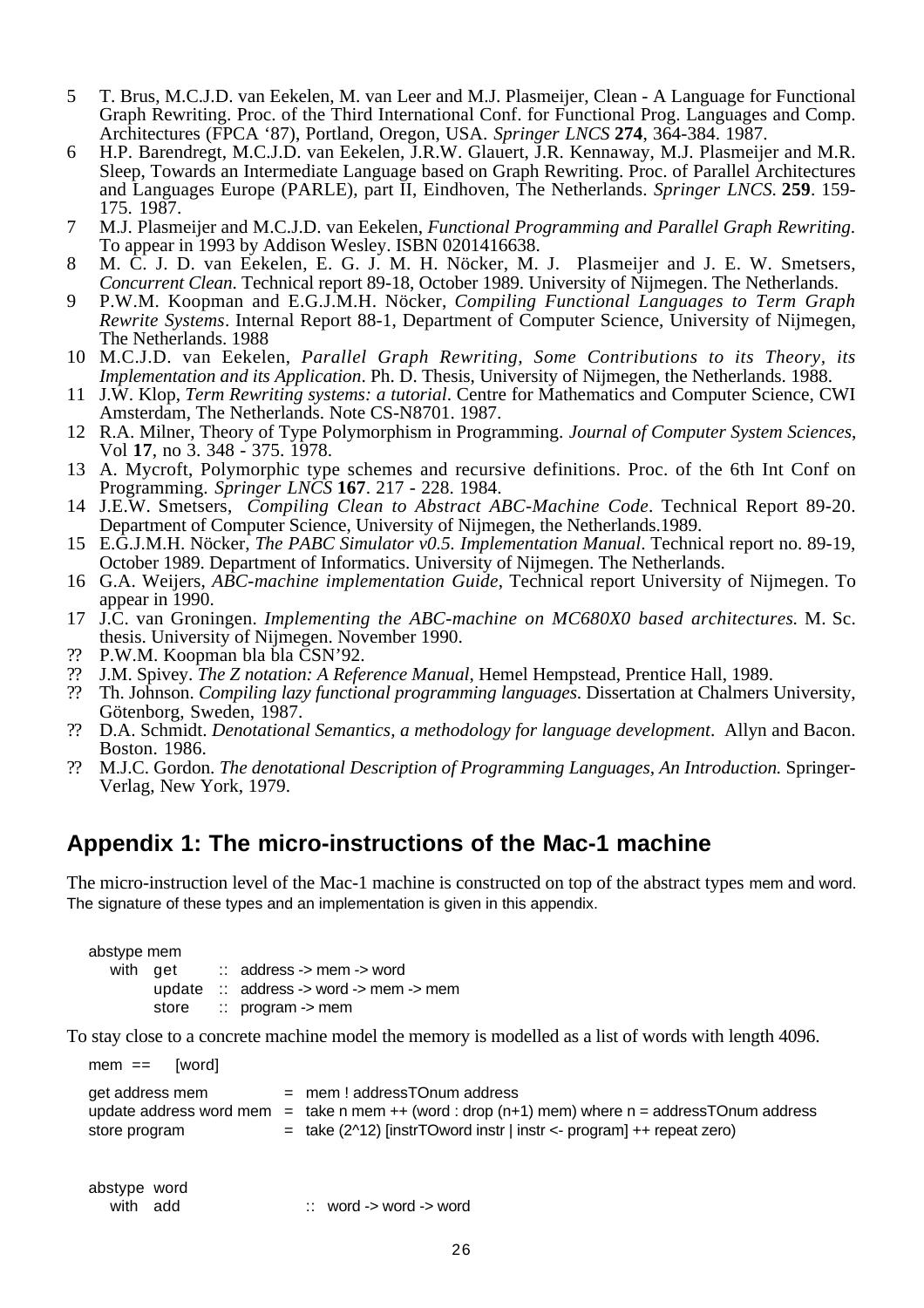sub :: word -> word -> word is neg  $\therefore$  word -> bool eq :: word -> word -> bool wordTOinstruction :: word -> instruction instrTOword :: instr -> word addressTOnum :: address -> num wordTOnum :: word -> num numTOword :: num -> num -> word add x y  $= (x + y) \mod 2^{\wedge 16}$  || 16-bit signed addition sub x y  $= (x - y) \mod 2^x 16$  || 16-bit signed subtraction is\_neg  $x = x \ge 2^15$  $eqxy = x=y$ wordTOnum  $w = \text{cond}$  (is\_neg w) (w-2^16) w  $numTOword n = n$ , if  $0 \le n \le 2^15$  $=$  n+2^16, if -2^15  $\leq$  n  $<$  0 addressTOnum  $w = w \mod 2^M 2$  || bit 16 .. 13 are ignored  $zero = numTOword 0$  $one = numTOword 1$ The conditional function cond used above is defined as: cond :: bool ->  $*$  ->  $*$  ->  $*$ cond c then  $else = then$ , if c = else , otherwise wordTOinstruction word  $=$  (True, lodd x ), if word div  $2^x/12 = 0$  || word = `0000 x'  $=$  (True, stod x ), if word div  $2^{x}12 = 1$  || word = `0001 x' = (True, addd x ), if word div  $2^M2 = 2$  || word = `0010 x' = (True, subd x ), if word div  $2^M2 = 3$  || word = `0011 x'  $=$  (True, jpos x ), if word div 2^12 = 4  $||$  word = `0100 x'  $=$  (True, jzer x ), if word div  $2^{x}12 = 5$  || word = `0101 x'  $=$  (True, jump x ), if word div  $2^{x}12 = 6$  || word = `0110 x'  $=$  (True, loco x ), if word div  $2^{x}12 = 7$  || word = `0111 x'  $=$  (True, lodl x ), if word div  $2^{x}12 = 8$  || word = `1000 x'  $=$  (True, stol x ), if word div  $2^{x}12 = 9$  || word = `1001 x' = (True, addl x ), if word div  $2^M2 = 10$  || word = `1010 x'  $=$  (True, subl x ), if word div  $2^M2 = 11$  || word = `1011 x'  $=$  (True, jneg x ), if word div  $2^M2 = 12$  || word = `1100 x'  $=$  (True, jnze x ), if word div  $2^M2 = 13$  || word = `1101 x'  $=$  (True, call x ), if word div  $2^{x}12 = 14$  || word = `1110 x'  $=$  (True, pshi ), if word = 15<sup>\*</sup>2^12+ 0<sup>\*</sup>2^8 || word = `1111 0000 0000 0000'  $=$  (True, popi ), if word = 15\*2^12+ 2\*2^8 || word = `1111 0010 0000 0000'  $=$  (True, push ), if word = 15\*2^12+ 4\*2^8 || word = `1111 0100 0000 0000'  $=$  (True, pop ), if word  $= 15*2^{\circ}12+6*2^{\circ}8$  || word  $=$  1111 0110 0000 0000  $=$  (True, retn ), if word = 15\*2^12+ 8\*2^8 || word = `1111 1000 0000 0000'  $=$  (True, swap ), if word = 15\*2^12+10\*2^8 || word = `1111 1010 0000 0000'  $=$  (True, insp y ), if word div  $2^8 = 252$  || word = `1111 1100 y'  $=$  (True, desp y ), if word div  $2^8 = 253$  || word = `1111 1101 y'  $=$  (False, undef ), otherwise where  $x = numTOword (word mod 2<sup>1</sup>2)$  $y = numTOword (word mod 2^8)$  $\text{instr}$  TOword (LODD x) =  $0 \times 2 \times 12 + x$  , if  $0 \le x \le 2 \times 12$  || word = `0000 x' instrTOword (STOD x) =  $1*2^x/12 + x$  , if 0 <= x < 2^12 || word = `0001 x'  $\text{instr}$ TOword (ADDD x) = 2\*2^12 + x , if 0 <= x < 2^12  $\parallel$  word = `0010 x' instrTOword (SUBD x) =  $3*2^2$ 12 + x , if 0 <= x < 2^12 || word = `0011 x'  $\text{instr}$ TOword (JPOS x) = 4\*2^12 + x , if 0 <= x < 2^12 || word = `0100 x' instrTOword (JZER  $x$ ) = 5<sup>\*2^12</sup> + x , if 0 <= x < 2^12 || word = `0101 x'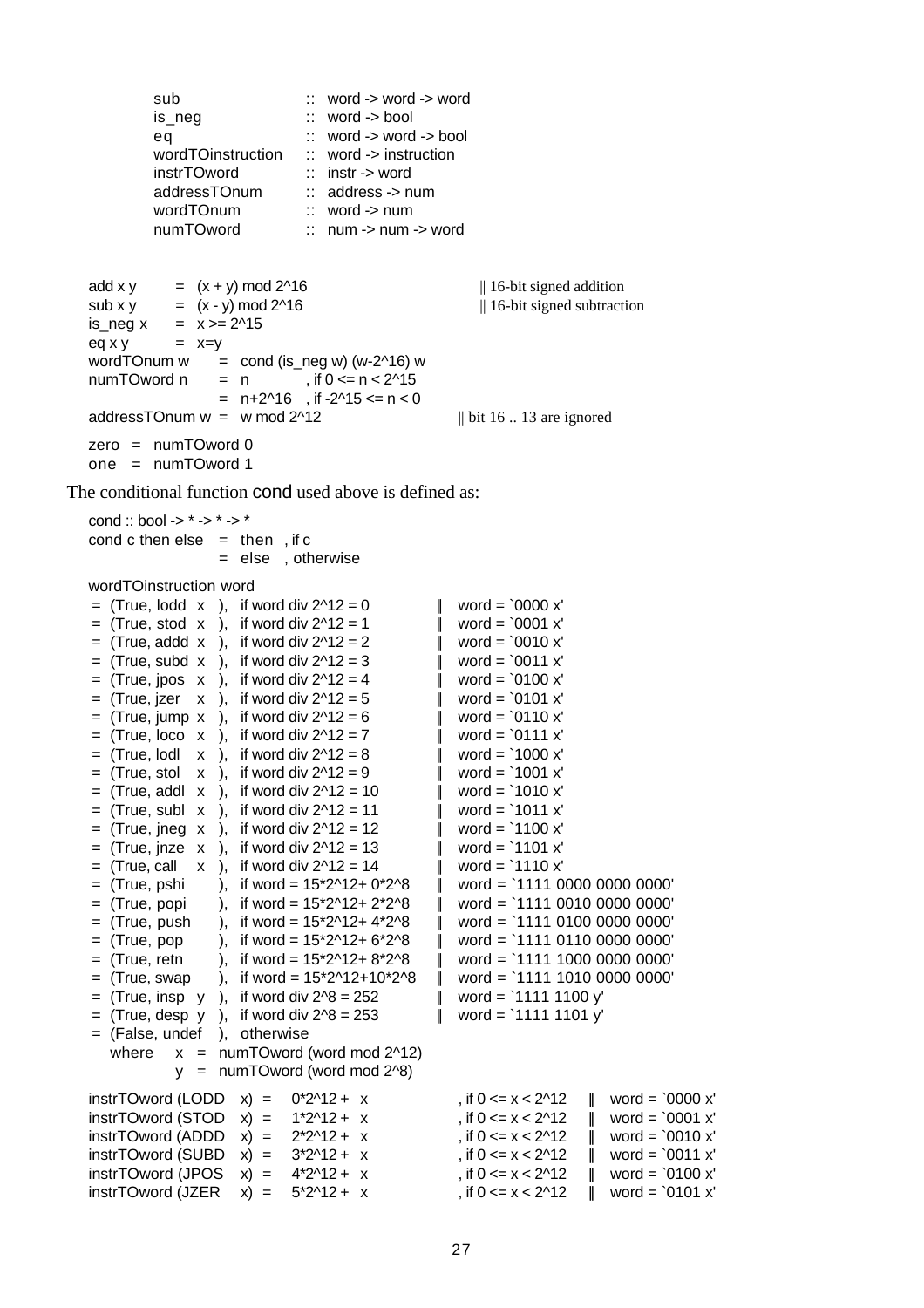| instrTOword (JUMP | $x =$       | $6*2^M2 + x$                                                    | , if $0 \le x \le 2^12$   | word = $0110 x'$             |
|-------------------|-------------|-----------------------------------------------------------------|---------------------------|------------------------------|
| instrTOword (LOCO |             | $x$ ) = 7*2^12 + x                                              | , if $0 \le x \le 2^12$   | word = $0111 x'$             |
| instrTOword (LODL | $x =$       | $8*2^12 + x$                                                    | , if $0 \le x \le 2^12$   | word = $1000 x'$             |
| instrTOword (STOL |             | $x$ ) = 9 <sup>*</sup> 2^12 + x                                 | , if $0 \le x \le 2^12$   | word = $1001 x'$             |
| instrTOword (ADDL | $x =$       | $10^*2^{12} + x$                                                | , if $0 \le x \le 2^12$   | word = $1010 x'$             |
| instrTOword (SUBL | X)<br>$=$   | $11^*2^12 + x$                                                  | , if $0 \le x \le 2^12$   | word = $1011 x'$             |
| instrTOword (JNEG | $x =$       | $12^*2^12 + x$                                                  | , if $0 \le x \le 2^12$   | word = $1100 x'$             |
| instrTOword (JNZE |             | $x$ ) = 13*2^12 + x                                             | , if $0 \le x \le 2^x 12$ | word = $1101 x'$             |
| instrTOword (CALL | $x =$       | $14*2^M2 + x$                                                   | , if $0 \le x \le 2^12$   | word = $1110 x'$             |
| instrTOword PSHI  |             | $= 15*2^12 + 0*2^8$                                             |                           | word = $111100000000000$     |
| instrTOword POPI  |             | $= 15*2^12 + 2*2^8$                                             |                           | word = $11110010000000$      |
| instrTOword PUSH  |             | $= 15*2^12 + 4*2^8$                                             |                           | word = $1111$ 0100 0000 0000 |
| instrTOword POP   |             | $= 15*2^12 + 6*2^8$                                             |                           | word = `1111 0110 0000 0000' |
| instrTOword RETN  |             | $= 15*2^12 + 8*2^8$                                             |                           | word = $1111$ 1000 0000 0000 |
| instrTOword SWAP  |             | $= 15*2^12 + 10*2^8$                                            |                           | word = $1111$ 1010 0000 0000 |
| instrTOword STOP  |             | $= 15*2^12 + 10*2^8 + 1$                                        |                           | word = $1111$ 1010 0000 0001 |
| instrTOword (INSP | y)          | $= 15*2^{12} + 12*2^{8} + y$ , if 0 <= y < 2^8                  |                           | word = $1111$ 1100 y'        |
| instrTOword (DESP | V)          | $= 15*2^{0.12} + 13*2^{0.8} + y$ , if 0 <= y < 2 <sup>0</sup> 8 |                           | word = $1111$ 1101 y'        |
| instrTOword (CONS | C)<br>$= C$ |                                                                 | , if 0 <= c < 2 ^ 15      |                              |
|                   |             | = c+2^16                                                        | , if $-2^{15} < c < 0$    |                              |

# **Appendix 2: The micro-instructions of the ABC-machine**

This appendix contains the signature of the abstract data types specifiying the components of the abstract ABC-machine.

abstype pc, astack, bstack, cstack, graphstore, descstore, programstore, io with

### **The program counter**

| pc_init | $\therefore$ instrid            |
|---------|---------------------------------|
| pc next | $\therefore$ instrid -> instrid |
| pc_halt | $\therefore$ instrid -> instrid |
| pc_end  | $\therefore$ instrid -> boolean |

#### **The A-stack**

| as init   | $\therefore$ astack                              |
|-----------|--------------------------------------------------|
| as_get    | $\therefore$ a_src -> astack -> nodeid           |
| as_topn   | $\therefore$ nr_args -> astack -> nodeid_seq     |
| as_popn   | $\therefore$ nr_args -> astack -> astack         |
| as_push   | $\therefore$ nodeid -> astack -> astack          |
| as_pushn  | $\therefore$ nodeid_seq -> astack -> astack      |
| as_update | $\therefore$ a_dst -> nodeid -> astack -> astack |

#### **The B-stack**

| bs_init   | $\therefore$ bstack                             |
|-----------|-------------------------------------------------|
| bs_get    | $\therefore$ b src -> bstack -> basic           |
| bs_geti   | $\therefore$ b_src -> bstack -> int             |
| bs_popn   | $\therefore$ b src -> bstack -> bstack          |
| bs_push   | $\therefore$ basic -> bstack -> bstack          |
| bs pushb  | $\therefore$ boolean -> bstack -> bstack        |
| bs_pushi  | $\therefore$ int -> bstack -> bstack            |
| bs_pushn  | $\therefore$ basic_seq -> bstack -> bstack      |
| bs update | $\therefore$ b dst -> basic -> bstack -> bstack |
| bs_addi   | $\therefore$ bstack -> bstack                   |